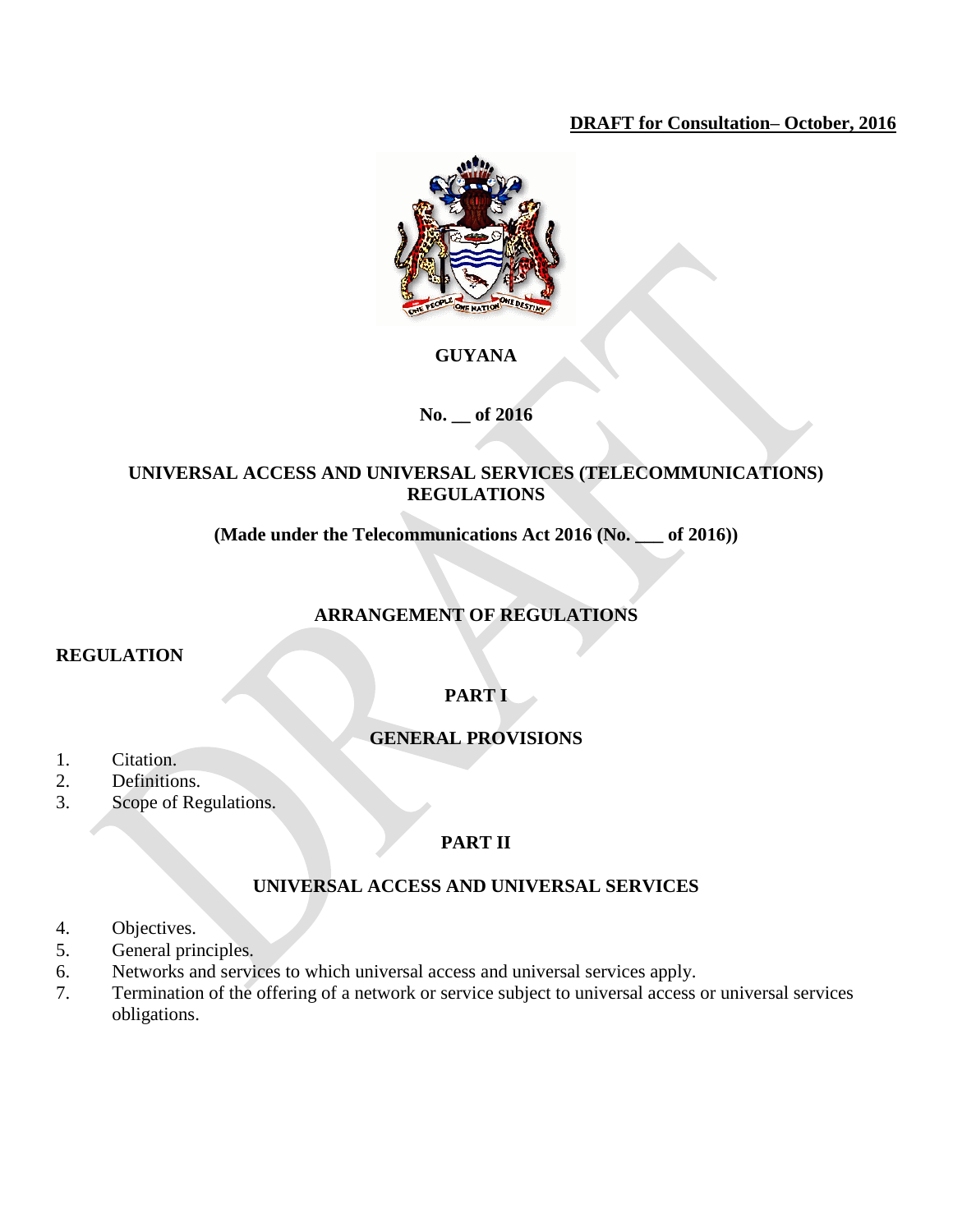### **PART III**

#### **FUNCTIONS OF THE MINISTER, THE AGENCY AND THE FUND ADVISORY COMMITTEE**

- 8. Functions of the Minister.
- 9. Functions of the Agency.
- 10. Fund Advisory Committee.

### **PART IV**

### **BIENNIAL UNIVERSAL ACCESS AND UNIVERSAL SERVICES PLAN**

11. Content of the Plan and procedure for its development, approval and publication.

### **PART V**

### **UNIVERSALITY FUND**

- 12. Purpose of the Fund.
- 13. Administration of the Fund.
- 14. Resources of and contributions to the Fund.
- 15. Budgeting and accounting requirements of the Fund.
- 16. Procedure for awarding subsidies for projects.
- 17. Disbursement and use of funding.

#### **PART VI**

#### **OFFENCES, PENALTIES AND OTHER ENFORCEMENT MEASURES**

- 18. Penalty and other consequences of failure to perform a contract supported by the Fund.
- 19. Penalty and other consequences of failure to comply with mandatory obligations.
- 20. Penalty for failure to submit audited financial statements.
- 21. Penalty for furnishing false information.
- 22. General penalty.
- 23. Continuing offences.
- 24. Power to institute proceedings.
- Schedule 1: Public telecommunications networks and public telecommunications services to which the requirements of universal access and universal services shall apply
- Schedule 2: Contributions to the Universality Fund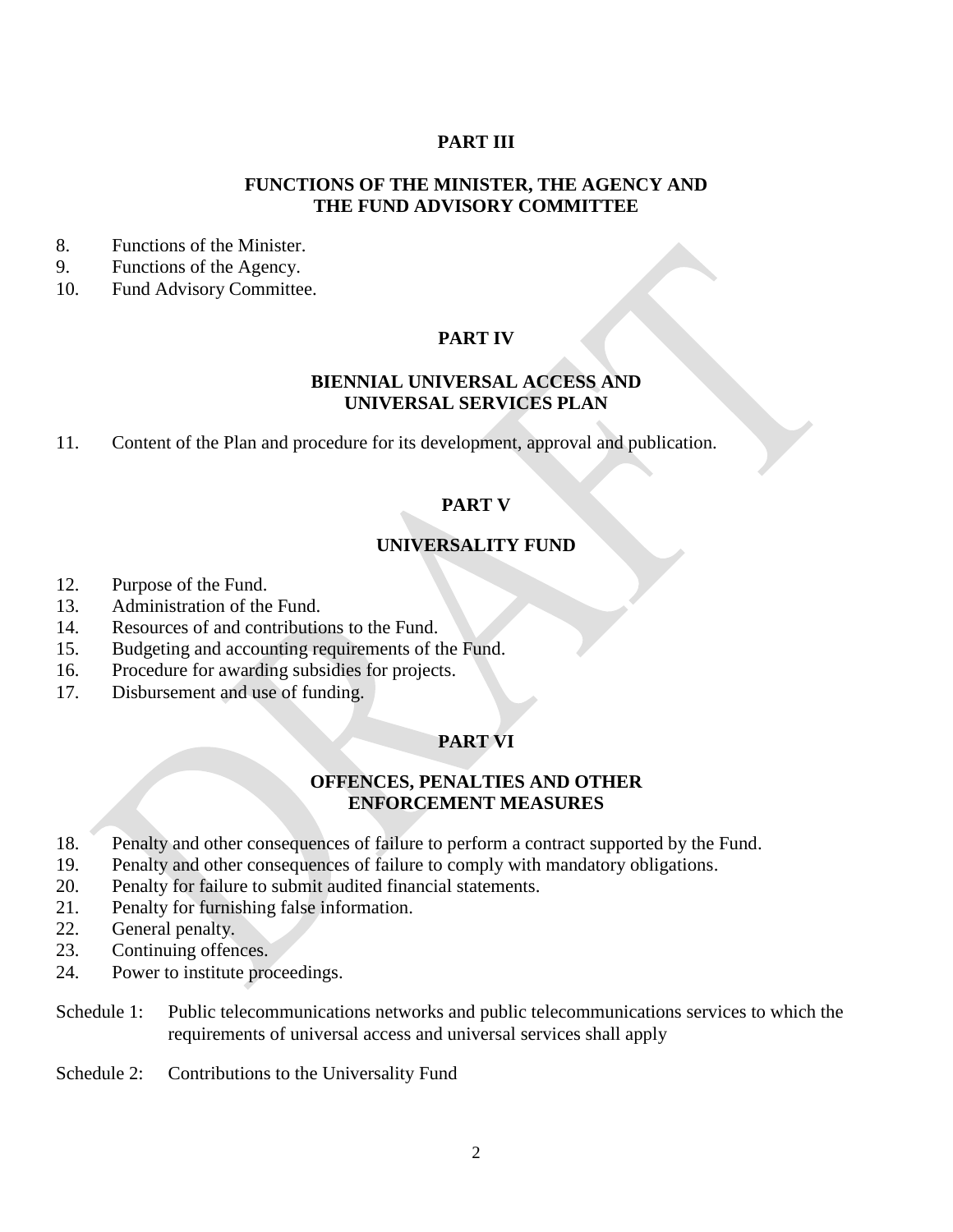## **IN THE EXERCISE OF THE POWERS CONFERRED UPON ME BY SECTION 85 OF THE TELECOMMUNICATIONS ACT 2016 (NO. \_\_\_ OF 2016)**

# **I HEREBY MAKE THE FOLLOWING REGULATIONS:**

and universal services.

### **PART I**

# **GENERAL PROVISIONS**

| <b>Citation.</b>         | 1.                       |     | These Regulations may be cited as the Universal Access and Universal<br>Services (Telecommunications) Regulations.                                                                                                                                                     |
|--------------------------|--------------------------|-----|------------------------------------------------------------------------------------------------------------------------------------------------------------------------------------------------------------------------------------------------------------------------|
| Definitions.             | 2.                       | (1) | In these Regulations, unless the context otherwise requires --                                                                                                                                                                                                         |
|                          |                          |     | "Biennial Universal Access and Universal Services Plan" and the "Plan"<br>mean the plan to be developed by the Agency and approved by the<br>Minister in accordance with Part IV of these Regulations;                                                                 |
|                          |                          |     | "contributor" means every operator and service provider and such other<br>telecommunications undertakings as the Minister may designate in<br>accordance with paragraphs $6(2)(b)(ii)$ and $14(1)(b)$ ;                                                                |
|                          |                          |     | "disability" and "differently-abled" have the same meaning as in section 2 of<br>the Persons with Disabilities Act 2010, as applied to the<br>telecommunications context.                                                                                              |
|                          |                          |     | "Fund" has the same meaning as "Universality Fund;"                                                                                                                                                                                                                    |
|                          |                          |     | "Fund Advisory Committee" and the "Committee" have the meaning<br>provided in paragraph 10.                                                                                                                                                                            |
|                          |                          | (2) | With respect to any term used in these Regulations and not defined<br>herein, such term shall have the definition provided in section 2.                                                                                                                               |
| Scope of<br>Regulations. | 3.<br>these Regulations. | (1) | These Regulations shall govern the administration, financing and<br>requirements of the provision of universal access and universal services, for the purpose of<br>achieving the objectives set forth in the Act and in paragraph 4 and the other provisions of       |
|                          |                          | (2) | These Regulations shall apply to every operator and service provider,<br>and to such other contributors as the Minister may designate on Schedule 2 from time to<br>time in accordance with paragraphs $6(2)(b)(ii)$ and $14(1)(b)$ , with respect to universal access |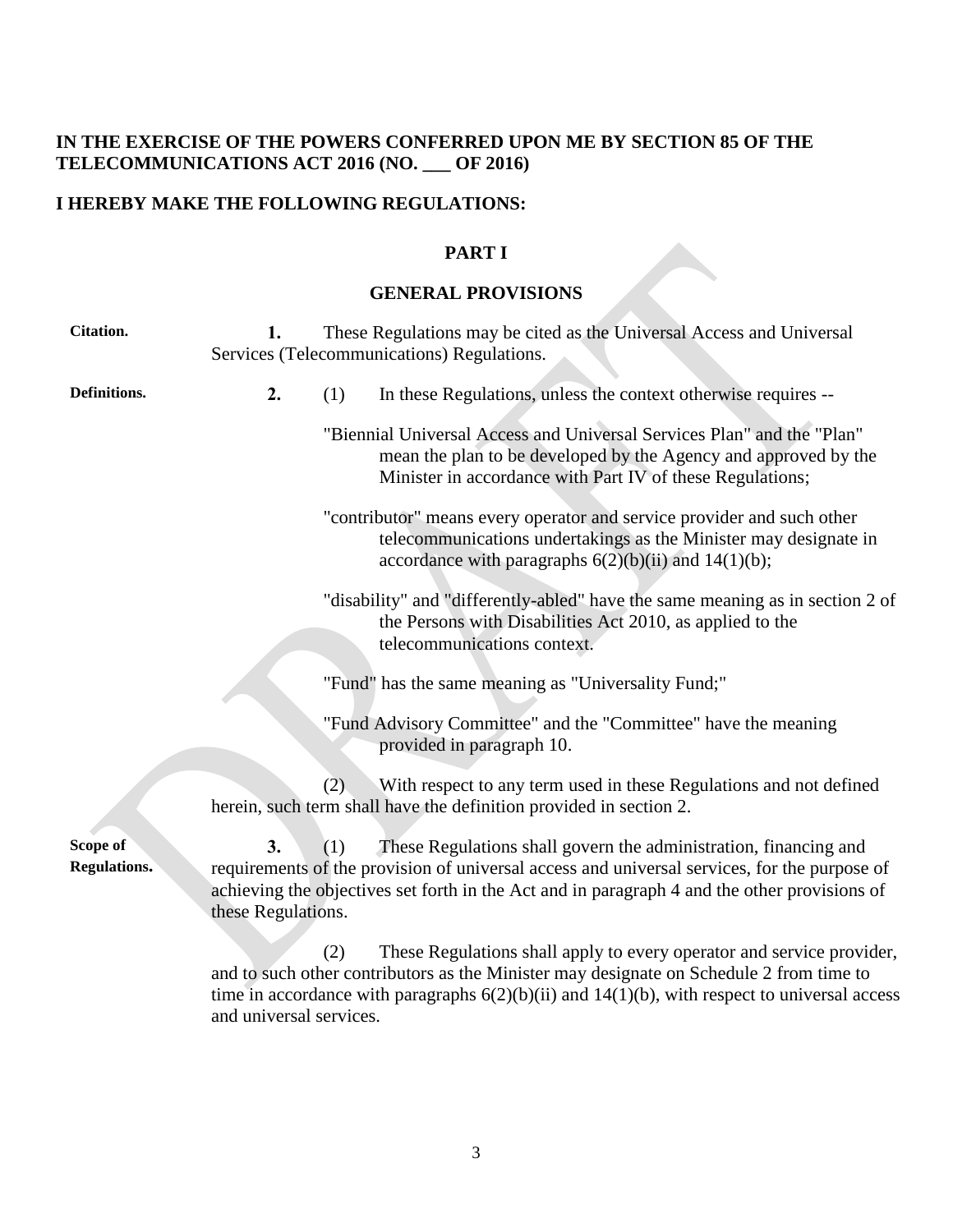#### **PART II**

#### **UNIVERSAL ACCESS AND UNIVERSAL SERVICES**

| Objectives.                | $\boldsymbol{4}$ . |     |           | The objectives of universal access and universal services shall be --                                                                                                                                                                                                                                                                                                               |
|----------------------------|--------------------|-----|-----------|-------------------------------------------------------------------------------------------------------------------------------------------------------------------------------------------------------------------------------------------------------------------------------------------------------------------------------------------------------------------------------------|
|                            |                    | (a) | Internet; | to ensure that all persons in Guyana, irrespective of their income and<br>including persons residing in remote areas, impacted by disabilities,<br>or faced with socio-economic challenges, have access to public<br>telecommunications networks and public telecommunications<br>services, including a high-quality public telephone service and the                               |
|                            |                    | (b) |           | to promote the education, health, economic and social development of<br>all persons in Guyana;                                                                                                                                                                                                                                                                                      |
|                            |                    | (c) |           | to contribute to national integration; and                                                                                                                                                                                                                                                                                                                                          |
|                            |                    | (d) | services. | to promote technology innovation and competition in the provision of<br>public telecommunications networks and public telecommunications                                                                                                                                                                                                                                            |
| <b>General principles.</b> | 5.                 | (1) |           | The Minister may, after seeking the advice of the Agency, --                                                                                                                                                                                                                                                                                                                        |
|                            |                    |     | (a)       | designate, by order, universal access and universal services<br>obligations that shall be mandatory for some or all operators<br>and service providers whose licences authorise them to<br>operate the relevant type of public telecommunications<br>networks or provide the relevant type of public<br>telecommunications services;                                                |
|                            |                    |     | (b)       | include universal access and universal service obligations in<br>licences granted to operators and service providers; and                                                                                                                                                                                                                                                           |
|                            |                    |     | (c)       | select, through competitive selection processes, operators<br>and service providers to carry out projects to provide public<br>telecommunications networks and public<br>telecommunications services intended to achieve the<br>objectives of universal access and universal services, with<br>funding provided from the Universality Fund in accordance<br>with these Regulations. |

(2) The obligations to provide public telecommunications networks and public telecommunications services, and to contribute to the Universality Fund under paragraph 14, in order to achieve the objectives of universal access and universal services shall be applied on a transparent and non-discriminatory basis as between all similarlysituated operators of telecommunications networks and providers of telecommunications services and other telecommunications undertakings in accordance with the Act, these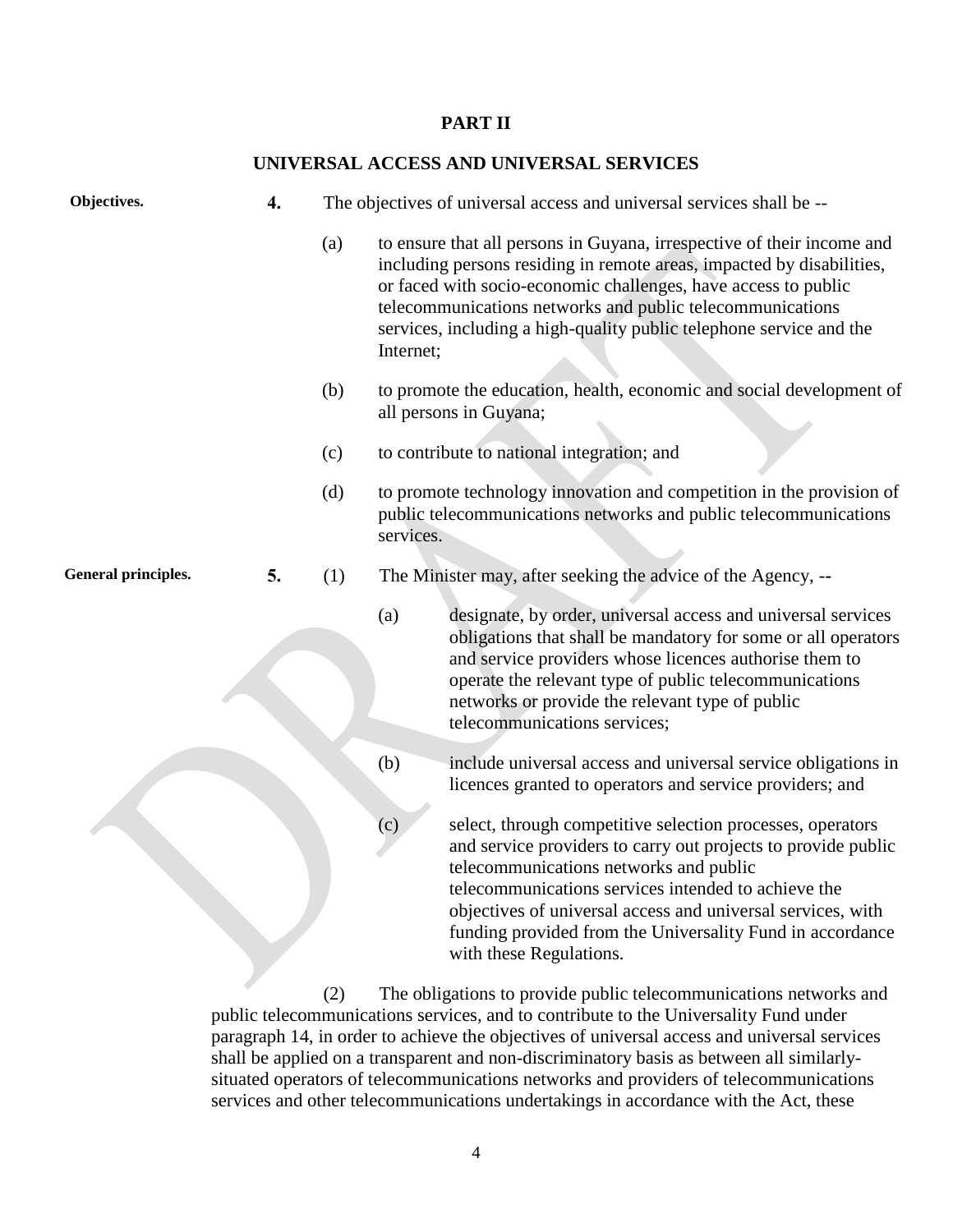Regulations, and the Telecommunications Code.

- (3) (a) The Biennial Universal Access and Universal Services Plans developed by the Agency and approved by the Minister under Part IV of these Regulations shall specify the projects that shall be eligible for funding from the Universality Fund, pursuant to competitive selection processes.
	- (b) Operators and services providers shall, at their own cost, implement universal access and universal services obligations designated pursuant to subparagraphs (1)(a) and (b), except to the extent that such obligations may be available for funding pursuant to paragraph 16(7).

(4) Subject to the approval of the Commission, a contributor may charge or otherwise pass on to consumers and other users only those proportional amounts of its actual contributions made to the Universality Fund, and the actual cost to it of carrying out any universal access and universal service obligations under subparagraphs (1)(a) and (b), but not including any subsidies from the Fund pursuant to the *proviso* to paragraph 12 or pursuant to paragraph 16, such that the contributor does not recover through such passed-on amounts any more than such actual contributions or such actual cost of carrying out such obligations.

**6.** (1) The requirements of universal access and universal services shall apply to the public telecommunications networks and public telecommunications services set forth on Schedule 1.

(2) The Minister may, after seeking the advice of the Agency and subject to section 85(2), amend by order --

- (a) Schedule 1, to supplement the details of the minimum public telecommunications networks and public telecommunications services specified in the Act, and to add other public telecommunications networks and public telecommunications services to which the requirements of universal access and universal services shall apply; and
- (b) Schedule 2, --
	- (i) to change the percentage of gross annual revenues that operators and service providers shall contribute to the Universality Fund annually, up to a maximum of three percent; and
	- (ii) to require persons operating private telecommunications networks and providing private telecommunications services and value added services, and other telecommunications

**Networks and services to which universal access and universal services apply.**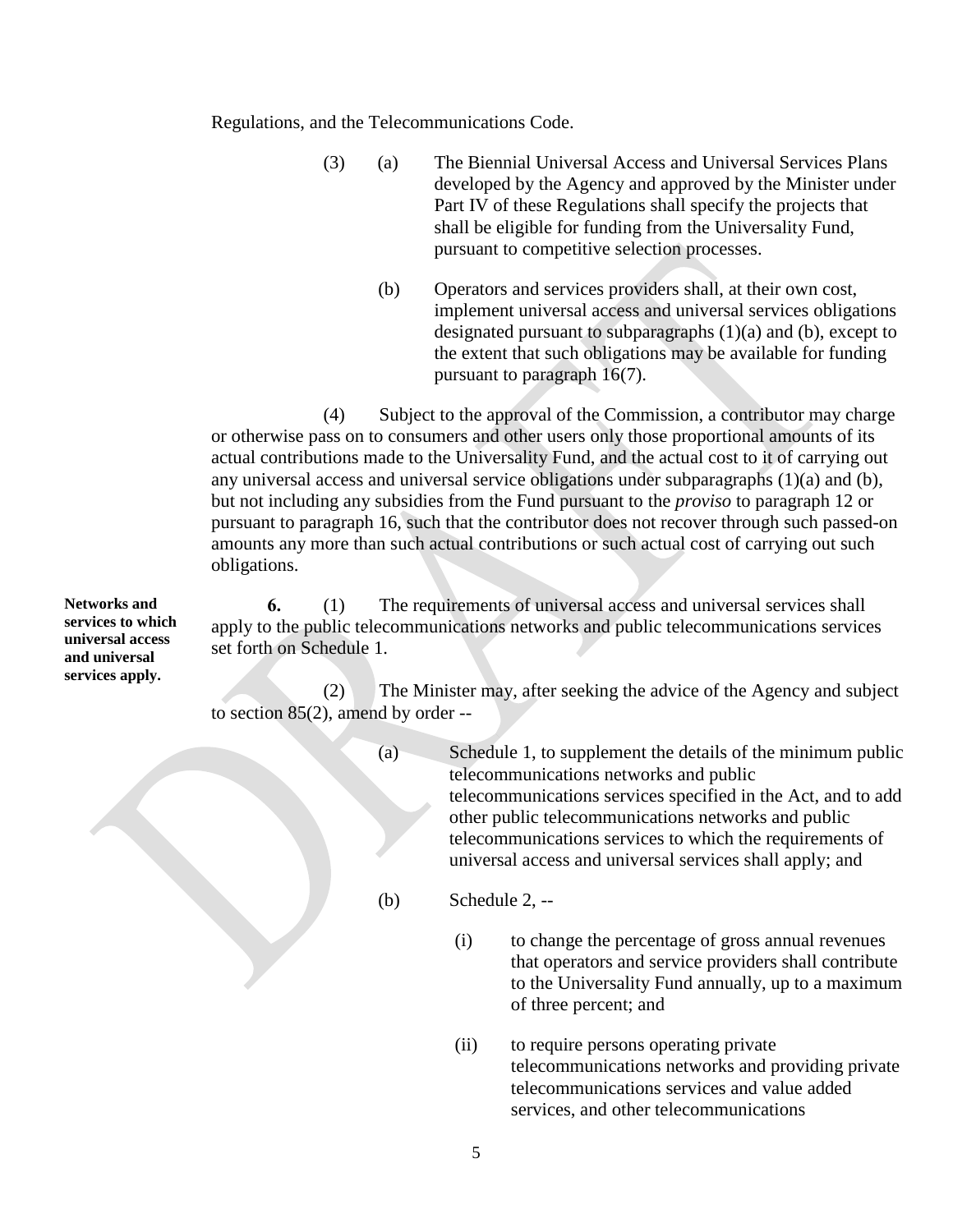undertakings as the Minister may determine, to contribute to the Universality Fund, in all cases up to a maximum of three percent of gross annual revenues.

**7.** (1) An operator may not cease operating a public telecommunications network, and a service provider may not cease providing a public telecommunication service, to which any obligation of universal access or universal services applies without the prior written consent of the Minister.

(2) An operator or a service provider that wishes to terminate the operation of a public telecommunications network or the provision of a public telecommunications service to which an obligation of universal access or universal services applies shall send to the Minister written notice of its desire to terminate operating such network or providing such service, no later than one hundred eighty days prior to the date on which termination is desired, specifying which public telecommunications network or public telecommunications service it proposes to terminate, the users who are being served by such network or service, the operator's or service provider's reasons for proposing the termination, and the effect that such termination would have on such users.

(3) Contemporaneous with sending the written notice to the Minister required under subparagraph (2), the operator or service provider shall publish a notice of the proposed termination in a daily newspaper of national circulation in Guyana, and the Agency shall publish a notice of the proposed termination in the *Official Gazette*, containing

- (a) the information required for a notice under subparagraph (2); and
- (b) the date, to be specified by the Agency to the relevant operator or service provider, by which interested persons may submit to the Agency written comments regarding the proposed termination, which date shall be not less than twenty-eight days from the date on which both notices required under this subsection (3) will have run,

and the Agency shall make copies of any written comments received available to the operator or service provider proposing such termination and to the public, upon payment of the cost of duplication of such comments by cheque or other immediately available funds.

(4) The Minister may hold any hearing that he concludes is necessary or appropriate in connection with a request for termination under subparagraph (2), at which the operator or service provider proposing such termination and interested persons may present their views.

(5) In determining whether to approve or deny a request for termination under subparagraph (2), the Minister shall take into account the written notice submitted by the operator or service provider under subparagraph (2), any written comments submitted by interested persons under subparagraph (3), any oral submissions made at any hearing held

**Termination of the offering of a network or service subject to universal access or universal services obligations.**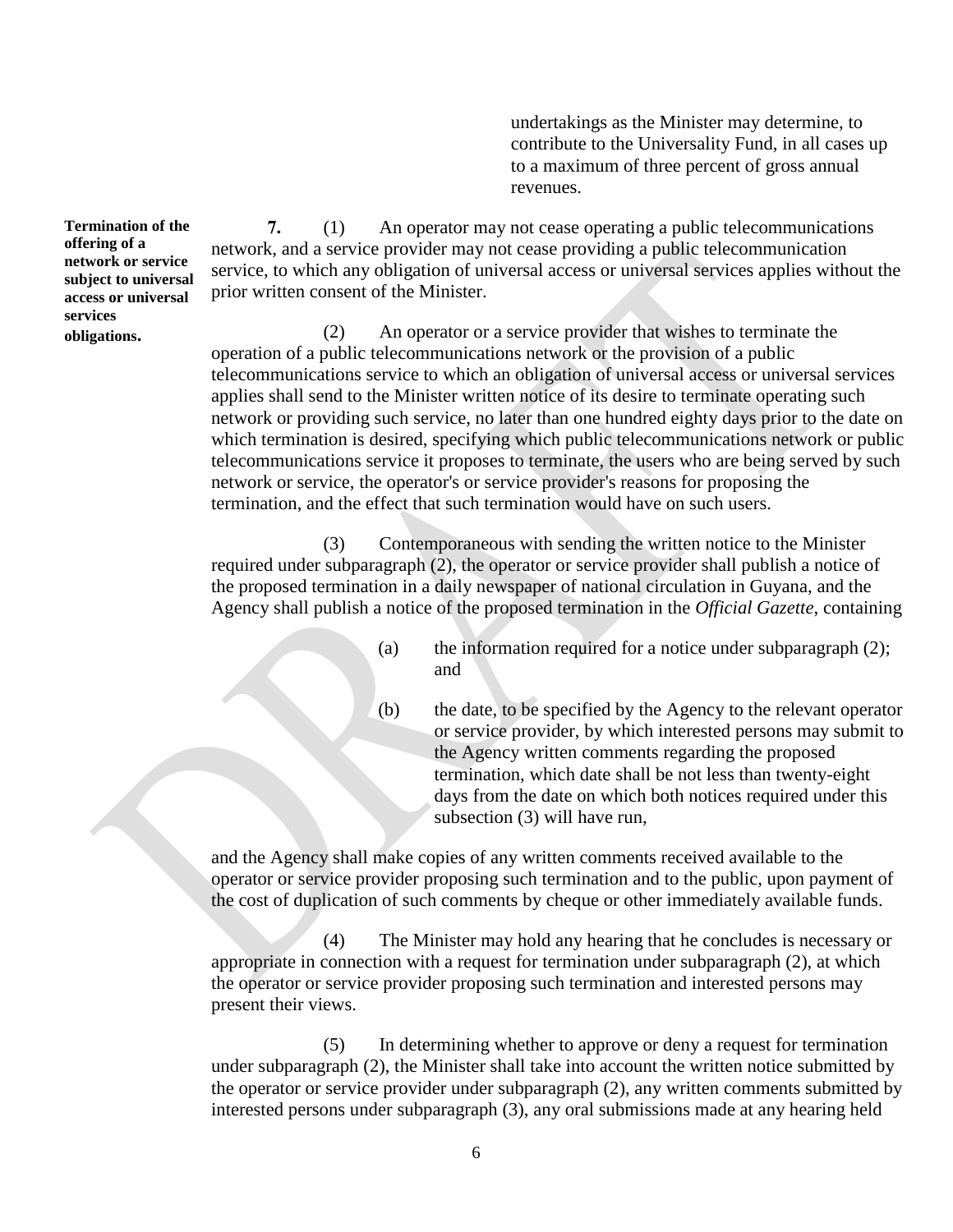pursuant to subparagraph (4)**,** and the advice of the Agency.

#### **PART III**

### **FUNCTIONS OF THE MINISTER, THE AGENCY AND THE FUND ADVISORY COMMITTEE**

**Functions of the Minister.**

**8.** The Minister shall --

- (a) develop and review policies and positions with regard to universal access and universal services;
- (b) determine the public telecommunications networks and public telecommunications services in respect of which the requirement of universal access and universal services shall apply, as set forth on Schedule 1 from time to time, taking into account -
	- (i) the needs of the public;
	- (ii) the affordability of such public telecommunications networks and public telecommunications services;
	- (iii) advances in technologies;
	- (iv) the instances in which public telecommunications networks and public telecommunications services should be provided on the basis of shared access facilities;
	- (v) where appropriate or necessary, the provision of universal access to, and universal services of, such public telecommunications networks and public telecommunications services on a staged basis;
	- (vi) any Biennial Universal Access and Universal Services Plan that may be in effect, and if no such Plan is in effect at the relevant time, the factors set forth in paragraph 11(1);
	- (vii) the universal access and universal services obligations that have, or should be, designated to be performed by operators and services providers under paragraph  $5(1)(a)$  and (b);
	- (viii) the advice of the Agency;
- (c) review and, if appropriate, approve the Biennial Universal Access and Universal Services Plans submitted to him by the Agency, and otherwise determine the manner in which public telecommunications networks and public telecommunications services shall be provided through projects funded from the Universality Fund, to achieve the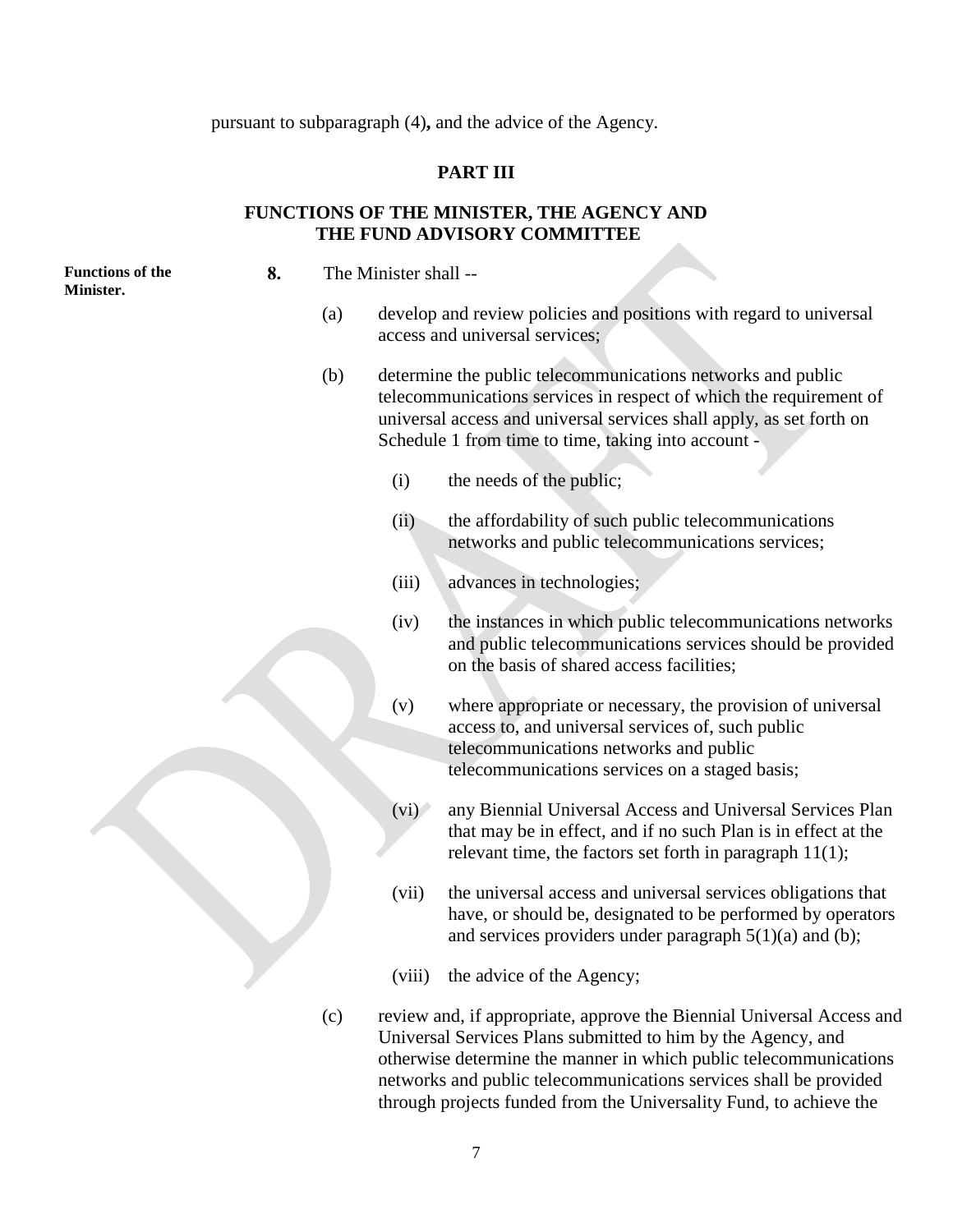objectives of universal access and universal services;

- (d) determine, pursuant to paragraphs  $5(1)(a)$  and (b), which obligations intended to achieve the objectives of universal access and universal services shall, by order, apply to some or all operators and service providers; which obligations shall be included in a licence granted to any given operator or service provider; and which such obligations, if any, shall be eligible for funding from the Universality Fund;
- (e) approve or deny, pursuant to paragraph 7, requests to terminate the operation of a public telecommunications network or the provision of a public telecommunications service whose purpose is to meet the requirements of universal access and universal services;
- (f) oversee the Agency in the performance of its functions under these Regulations; and
- (g) have the power to do anything which, in his reasonable opinion, is calculated to meet the objectives of universal access and universal services.

### **9.** The Agency shall -

- (a) advise the Minister, and implement his directions, policies and positions, regarding universal access and universal service;
- (b) liase and consult with the Fund Advisory Committee and other stakeholders on the status of telecommunications technologies, markets, and other relevant developments, and on projects to be included in the Biennial Universal Access and Universal Services Plan;
- (c) develop, and submit for approval by the Minister, the Biennial Universal Access and Universal Services Plans;
- (d) prepare and give effect to competitive selection processes pursuant to paragraph 16;
- (e) identify, and advise the Minister on, obligations intended to achieve the objectives of universal access and universal services that may be included in the licences of specific operators or service providers, or made mandatory for some or all operators and service providers, and which, if any, of those obligations may be supported, in whole or in part, with funding from the Universality Fund;
- (f) monitor the performance of --
	- (i) universal access and universal services projects carried out

**Functions of the Agency.**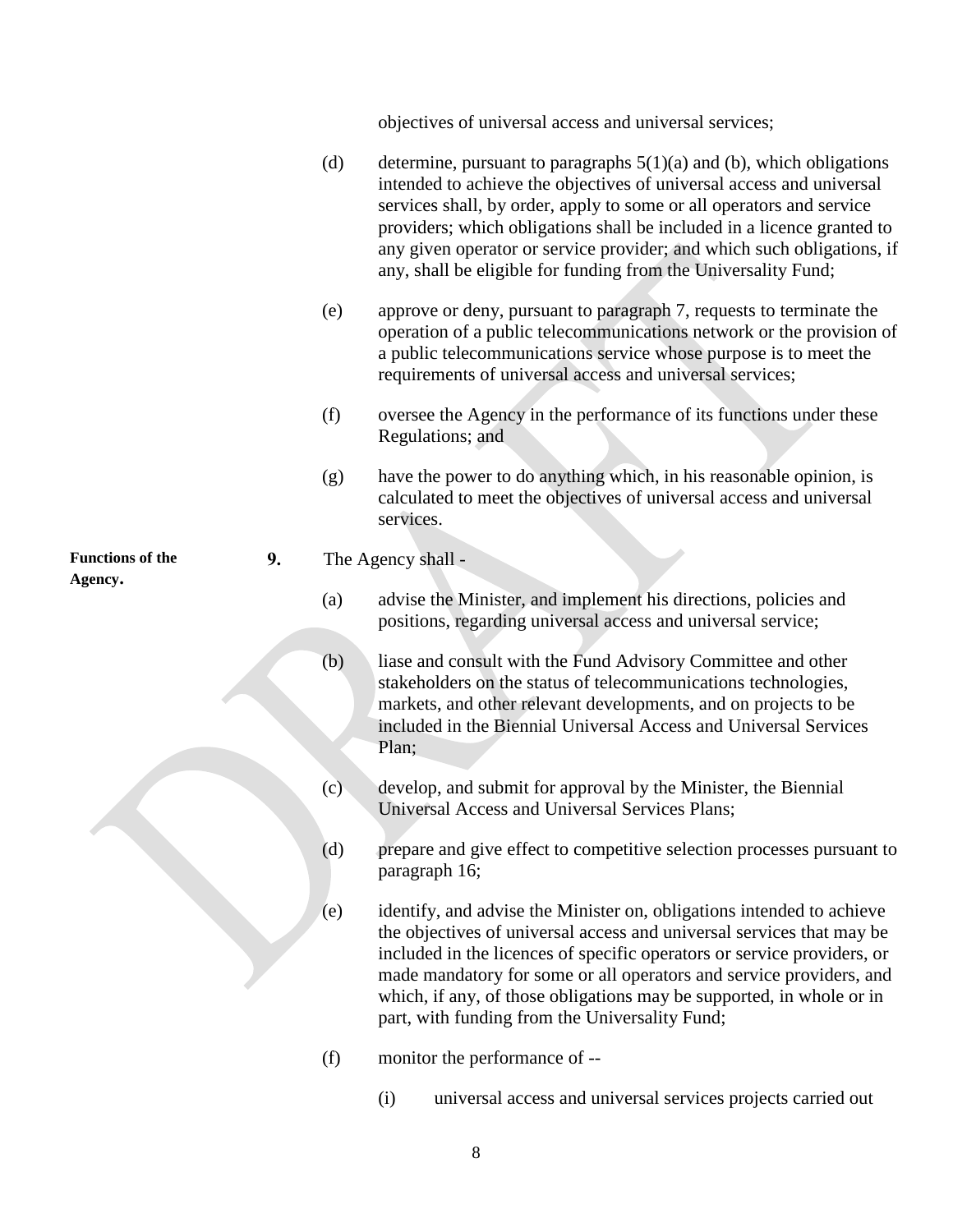with funding from the Universality Fund and enforce compliance with the terms of contracts for such projects;

- (ii) mandatory universal access and universal service obligations of operators and service provider pursuant to paragraphs  $5(1)(a)$  and (b);
- (g) implement, monitor and enforce the assessment, payment and collection of contributions to the Fund;
- (h) prepare, submit to the Minister for his approval, and maintain in any Telecommunications Code that may be issued, up-to-date rules, procedures, guidelines and other requirements for the effective implementation of the objectives of universal access and universal services, not inconsistent with these Regulations;
- (i) by the thirtieth of April in each year, publish an annual report on the status of achieving the objectives of universal access and universal services, including**:**
	- (i) details of the implementation of universal access and universal services obligations and projects, and their impact;
	- (ii) details of projects supported with subsidies from the Fund;
	- (iii) information on any other projects being planned and implemented by other government authorities, nongovernmental organisations and the private sector that would impact achieving universal access and universal services;
	- (iv) the audited financial statements of the Fund; and
- (j) perform any other function allocated to it in these Regulations or requested by the Minister with regard to universal access and universal services.
- **10.** (1) There is hereby established a body to be known as the Fund Advisory
	- (2) The Committee shall consist of up to fourteen individuals as follows:
		- (a) the Director, who shall be the Chairman of the Committee;
		- (b) one representative each of --
			- (i) the Ministry of Finance;
			- (ii) the Ministry of Public Security

**Fund Advisory Committee.**

Committee.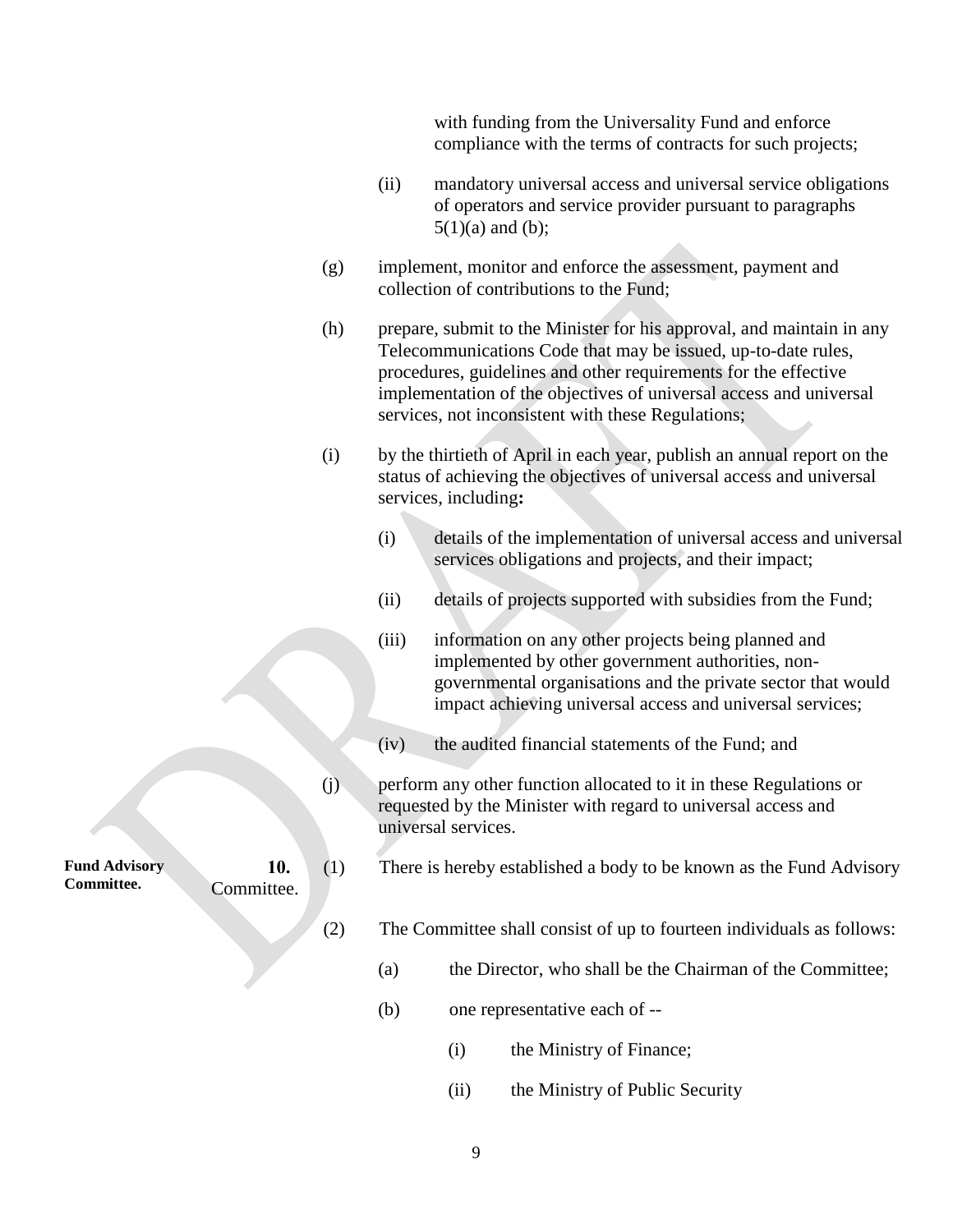- (iii) the Ministry of Social Protection;
- (iv) the Ministry of Public Health;
- (v) the Ministry of Education;
- (vi) the Ministry of Communities;
- (vii) the Ministry of Indigenous People's Affairs,

designated by the Minister with responsibility for such Ministries and approved by the Minister;

- (c) one representative of consumer advocacy groups, appointed by the Minister;
- (d) two representatives of dominant and jointly dominant operators and service providers and one representative of non-dominant, non-jointly dominant operators and service providers, appointed by the Minister; and
- (e) one other member as the Minister deems appropriate.

(3) The Committee shall serve as a consultative and advisory body to the Minister and the Agency with regard to --

| (a) | the identification of projects which are intended to achieve<br>the objectives of universal access and universal services; |
|-----|----------------------------------------------------------------------------------------------------------------------------|
| (b) | the matters set forth in paragraph $11(1)$ ; and                                                                           |
| (c) | any other matter referred to it by the Minister or the<br>Director.                                                        |

(4) The Committee may regulate its own procedure and may carry out its functions through subcommittees appointed by the Chairman of the Committee, which subcommittees, after consideration of any designated issue, shall report back to the Committee as a whole.

(5) The Committee shall meet whenever requested by the Director, but in any event at least quarterly.

#### **PART IV**

#### **BIENNIAL UNIVERSAL ACCESS AND UNIVERSAL SERVICES PLAN**

**Content of the Plan and procedure for 11.** (1) The Agency shall develop a Biennial Universal Access and Universal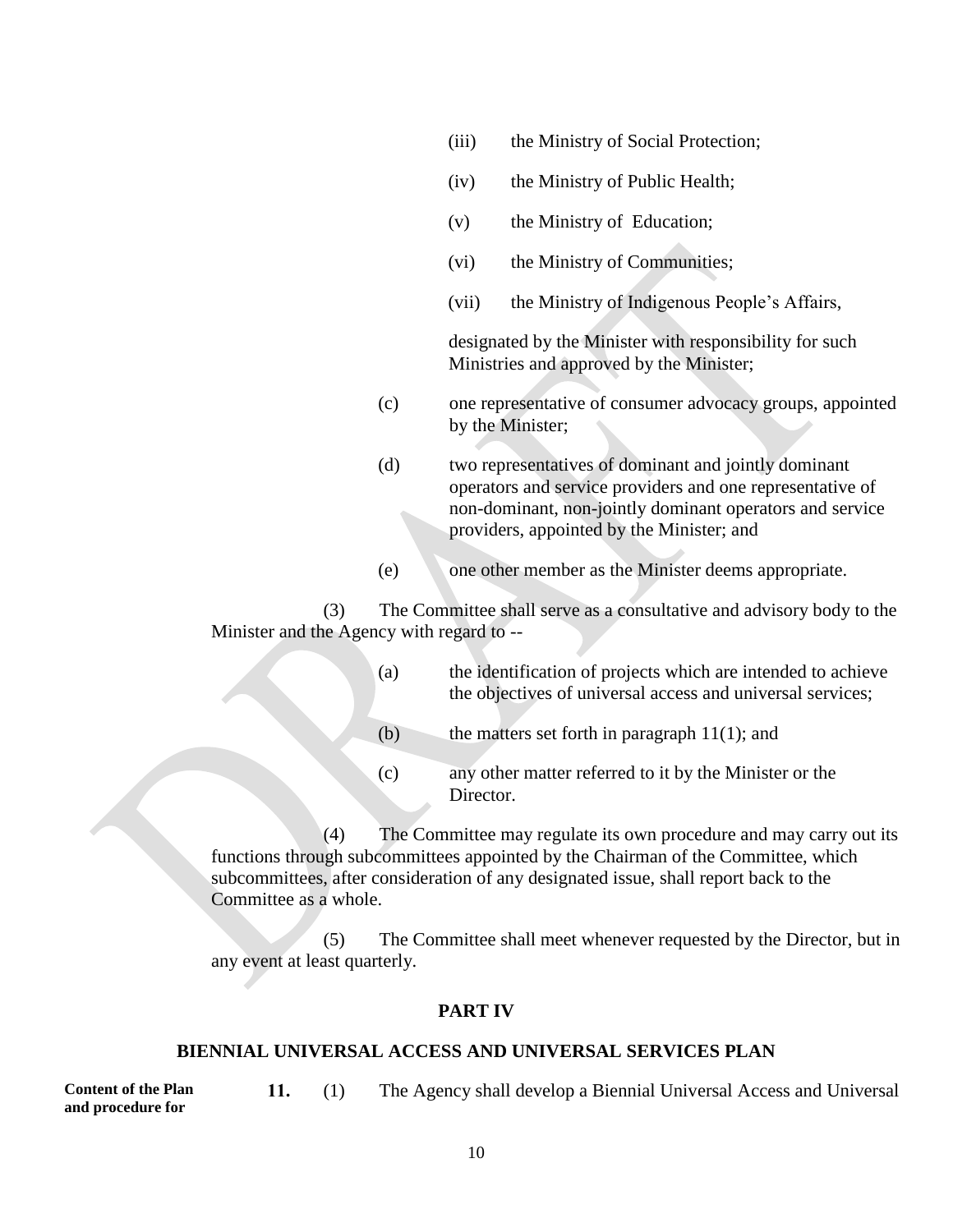**its development, approval and publication.**

Services Plan for projects which are intended to achieve the objectives of universal access and universal services over each successive two-year period, taking into account --

- (a) the socio-economic, educational, health, and other developmental needs of population groups in specific geographical areas with regard to telecommunications;
- (b) the telecommunications needs of schools, health care facilities, other institutions and organisations, and the business community in specific geographical areas;
- (c) the extent to which a project includes special arrangements for persons who are blind or are otherwise differently-abled;
- (d) market demand and other economic factors, including the ability to provide public telecommunications networks and public telecommunications services at affordable rates and on a self-sustaining basis, and an analysis of whether the project would not be undertaken by operators or service providers under market conditions;
- (e) a cost-benefit examination of each project, including its estimated cost (design, construction, operation and maintenance) and the economic, social and developmental benefits of the project to the relevant population, institutions and organisations, and business community, and to Guyana as a whole;
- (f) the extent to which a project will contribute to national integration, introduce appropriate technology, and promote competition;
- $(g)$  the extent to which each project is consistent with the Government's then-existing policies and positions for universal access and universal services, and any considerations that might warrant a revision to such policies and positions in order to accommodate a project;
- (h) the extent to which projects should be undertaken on a shared access or staged basis;
- (i) the extent to which subsidies from the Universality Fund would be needed to accomplish each project, and the type of competitive selection processes that should be utilised in each case;
- (j) any plans or programmes for projects related to universal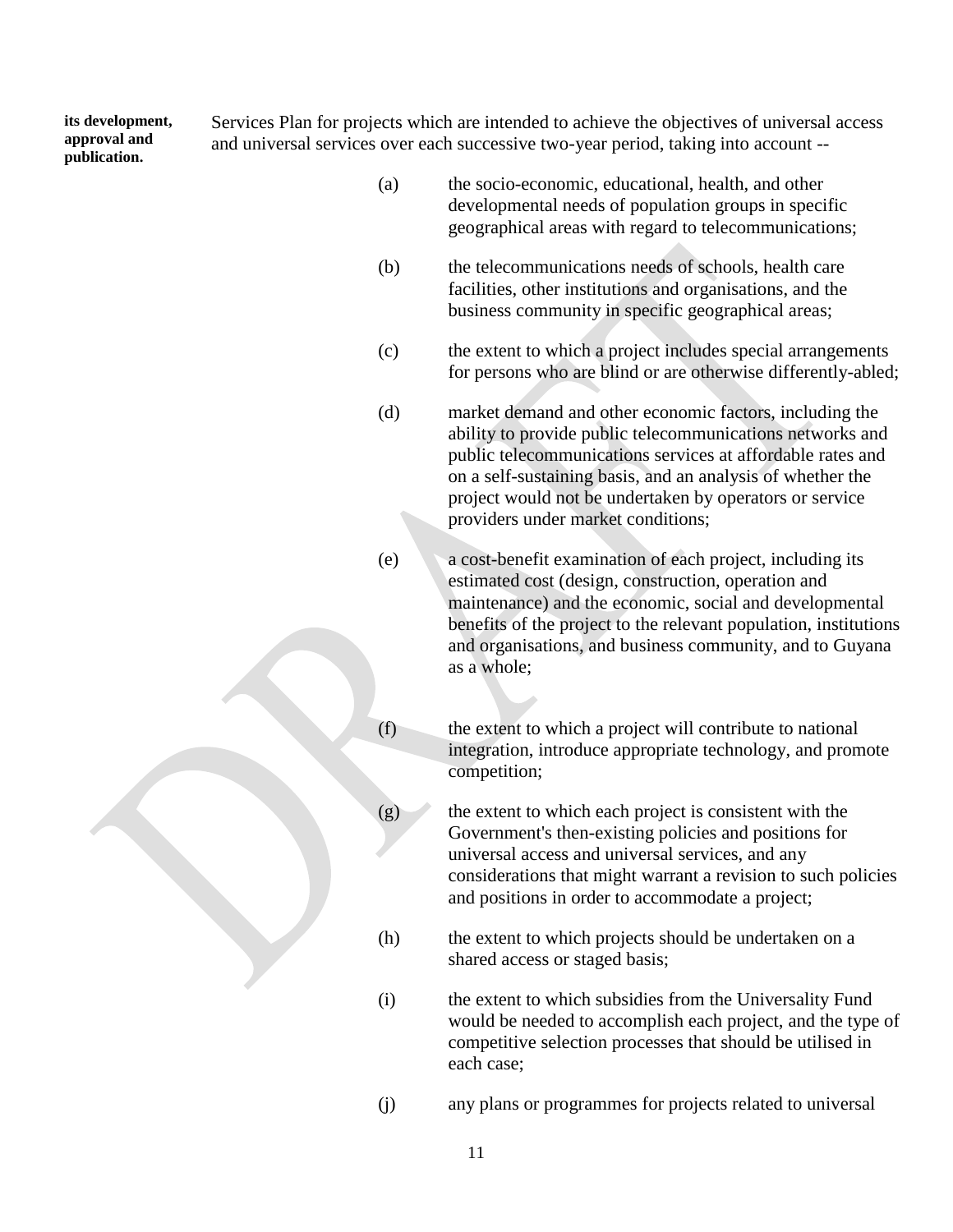access or universal services by Ministries, regional and local governments, and non-governmental organisations;

- (k) the existing universal access and universal services obligations of operators and service providers; and
- (l) the advice of the Fund Advisory Committee and any information developed through consultations with other public and private sector organisations and groups.

(2) The Agency shall submit the draft Biennial Universal Access and Universal Services Plan to the Minister --

- (a) within the one hundred and eighty days following the appointed day, in the case of the first Plan; and
- (b) in the case of every subsequent Plan, by the thirty-first day of January in every two-year period, beginning with the first thirty-first day of January that is more than eighteen months after the appointed day,

for the Minister's review, and if he deems it appropriate, approval.

(3) Notwithstanding the projects identified in an approved Biennial Universal Access and Universal Services Plan, the Agency may recommend to the Minister, and the Minister may approve, amendments to the Plan within any biennial period, to --

- (a) include projects whose implementation should not be delayed until the next biennial period, including, subject to any binding obligations to which resources from the Fund have already been committed in writing, projects that shall be eligible to receive subsidies from the Fund; and
- $(b)$  eliminate projects within an approved Plan that are no longer viable or should be postponed.

(4) Upon approval by the Minister of each Plan and any amendments to any Plan pursuant to subsection (3), the Agency shall --

- (a) post each such Plan and any such amendments on its website; and
- (b) make copies of each such Plan and any such amendments available to the public, upon the payment of the cost of duplication thereof by cheque or other immediately available funds.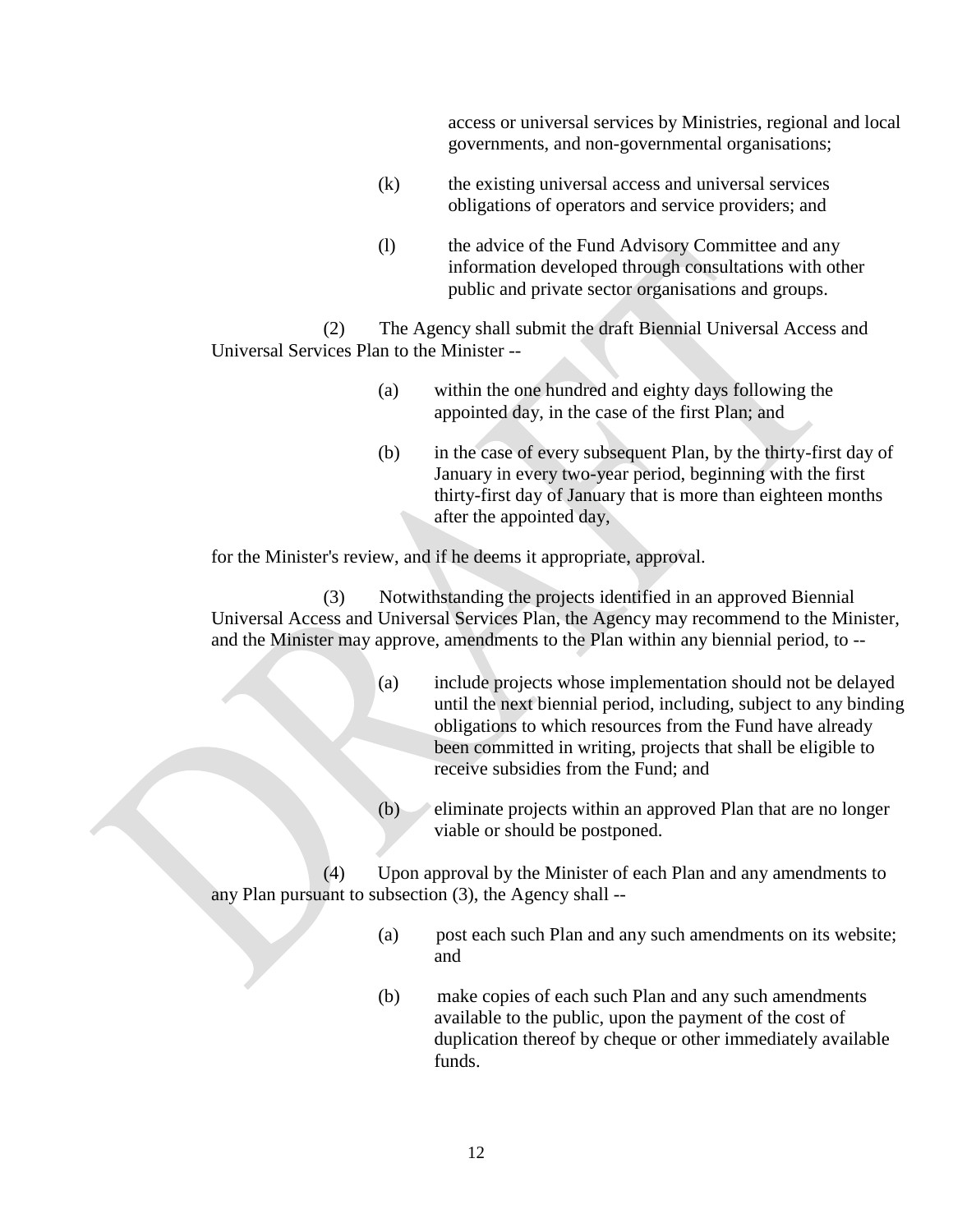# **PART V**

## **UNIVERSALITY FUND**

| Purpose of the<br>Fund.                                  | The Agency shall establish a Universality Fund, whose purpose shall be to<br>12.<br>provide funding to supplement private investment in public telecommunications networks<br>and public telecommunications services in order to achieve the objectives of universal<br>access and universal services: |  |     |                                                                                                                                                                                                                                                                                                                                                                                                                                                                                                                             |  |
|----------------------------------------------------------|--------------------------------------------------------------------------------------------------------------------------------------------------------------------------------------------------------------------------------------------------------------------------------------------------------|--|-----|-----------------------------------------------------------------------------------------------------------------------------------------------------------------------------------------------------------------------------------------------------------------------------------------------------------------------------------------------------------------------------------------------------------------------------------------------------------------------------------------------------------------------------|--|
|                                                          |                                                                                                                                                                                                                                                                                                        |  |     | Provided that, over a period of no more than three years from the<br>appointed date and with the approval of the Minister if he deems it<br>warranted based upon data and other information provided by a<br>relevant service provider or developed by the Agency or the<br>Commission, the Fund may be utilised, in the sole discretion of the<br>Minister, to subsidise the retail prices charged for fixed wire public<br>telecommunications services, to provide assistance in such prices<br>reaching economic levels. |  |
| <b>Administration of</b><br>the Fund.                    | 13.                                                                                                                                                                                                                                                                                                    |  | (a) | The Fund shall be administered by the Agency.                                                                                                                                                                                                                                                                                                                                                                                                                                                                               |  |
|                                                          |                                                                                                                                                                                                                                                                                                        |  | (b) | The financial year of the Fund shall be the calendar year.                                                                                                                                                                                                                                                                                                                                                                                                                                                                  |  |
| <b>Resources of and</b><br>contributions to<br>the Fund. | 14.<br>(1)                                                                                                                                                                                                                                                                                             |  | (a) | The resources of the Fund shall consist of -<br>the annual contributions from each operator and service<br>provider in the percentage of gross annual revenues provided<br>for on Schedule 2 from time to time, subject to the maximum<br>percentage set forth in paragraph $6(2)(b)(i)$ ;                                                                                                                                                                                                                                  |  |
|                                                          |                                                                                                                                                                                                                                                                                                        |  | (b) | the annual contributions from any persons operating private<br>telecommunications networks or providing<br>telecommunications services or value added services, and<br>other telecommunications undertakings that the Minister<br>determines shall contribute to the Fund, in all cases subject to<br>the maximum percentage set forth in paragraph $6(2)(b)(ii)$ .                                                                                                                                                         |  |
|                                                          |                                                                                                                                                                                                                                                                                                        |  | (c) | any penalties that may be imposed by the Agency and paid<br>over to it under paragraphs 18(b) and 19(b);                                                                                                                                                                                                                                                                                                                                                                                                                    |  |
|                                                          |                                                                                                                                                                                                                                                                                                        |  | (d) | funds that may be provided to the Fund under any<br>appropriations law; and                                                                                                                                                                                                                                                                                                                                                                                                                                                 |  |
|                                                          |                                                                                                                                                                                                                                                                                                        |  | (e) | any grants, donations, loans, bequests or other contributions to<br>the Agency for purposes of achieving universal access or<br>universal services.                                                                                                                                                                                                                                                                                                                                                                         |  |

(2) By the thirty-first day of January in each financial year after the year in which the appointed day occurs, the Agency shall review and make recommendations to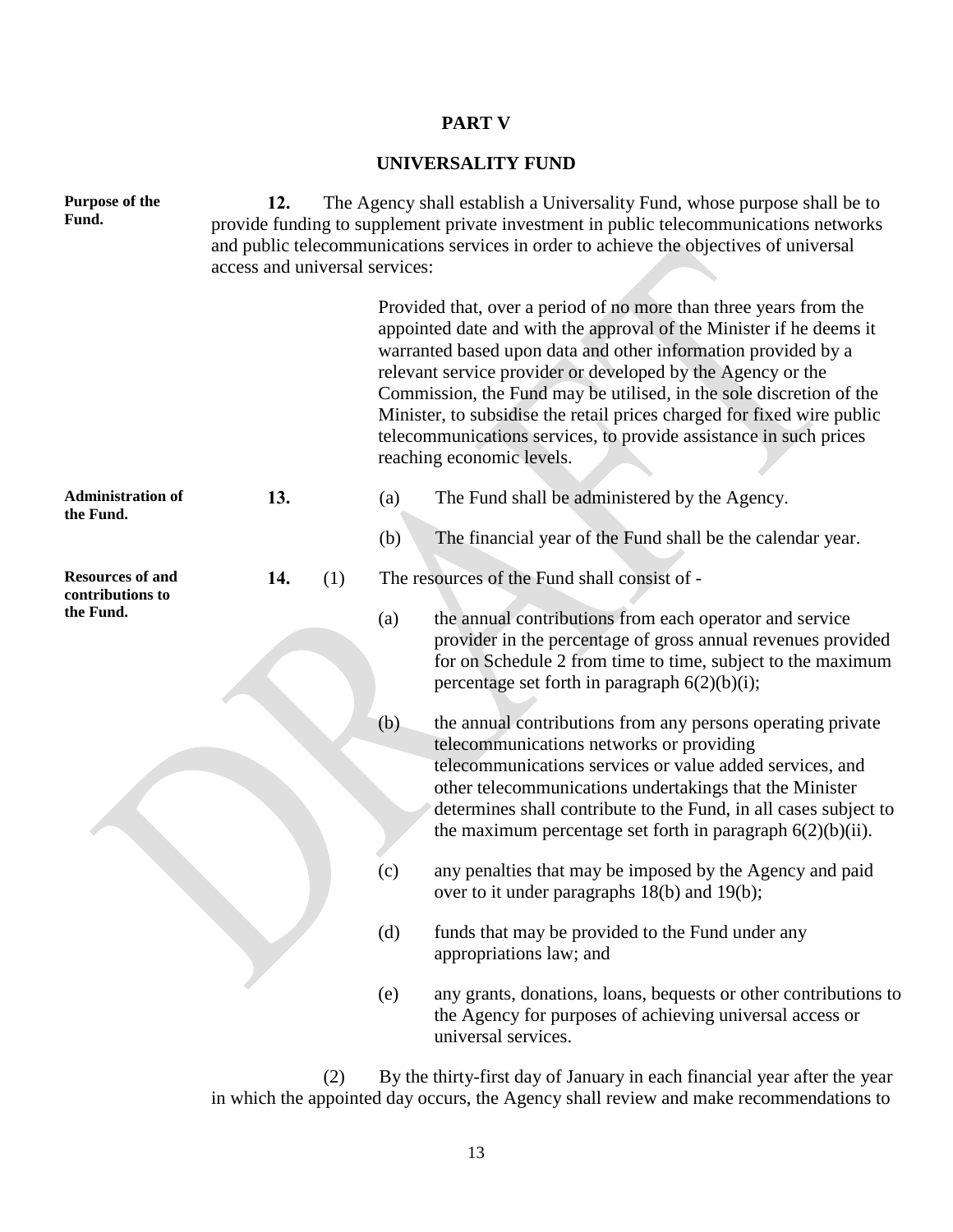the Minister regarding whether the percentage of gross annual revenues contributed to the Fund by operators and service providers should be changed, and whether persons operating private telecommunications networks or providing private telecommunications services or value added services, or any other telecommunications undertakings should be required to contribute to the Fund and in what percentages of their gross annual revenues.

(3) Any change to Schedule 2 implemented by order of the Minister shall become effective for the calendar year after such order is issued.

(4) Each contributor shall submit its audited financial statements for its just-ended financial year to the Agency --

- (a) in the year in which these Regulations are brought into effect, by the later of --
	- (i) thirty days after the effective date of these Regulations; and
	- (ii) three months after the end of such contributor's financial year; and
- (b) in every subsequent year, no later than three months after the end of such contributor's financial year.

(5) Within twenty-eight days of receiving audited financial statements from a contributor pursuant to subparagraph (4)(a) or (b), as the case may be, the Agency shall issue an invoice to the contributor for the amount that it must pay to the Universality Fund for the year in which such financial statements are required to be provided to the Agency.

(6) The contributor shall pay to the Agency the amount for which an invoice is issued under subparagraph (5) within twenty-eight days of the date of the invoice, and such amount shall be deposited by the Agency in the bank account provided for in paragraph 15(1).

**15.** (1) The Fund's resources shall be kept in a single bank account at a commercial bank in Guyana, separate and independent from the other operating accounts of the Agency, and shall be disbursed only upon authorisation of the Agency for specific obligations for carrying out approved Fund projects and other Fund-related activities.

(2) The Agency shall prepare an annual budget for the Fund based on the projects in the then-current Biennial Universal Access and Universal Services Plan approved to receive funding from the Fund, and shall, no later than the first of November in each year after the appointed day, submit such budget to the Minister for approval.

(3) If, in the opinion of the Agency, the total contributions to the Fund in any financial year are not, or will not be, sufficient to fully implement the approved projects scheduled for implementation in that year, the Agency, with the approval of the Minister,

**Budgeting and accounting requirements of the Fund.**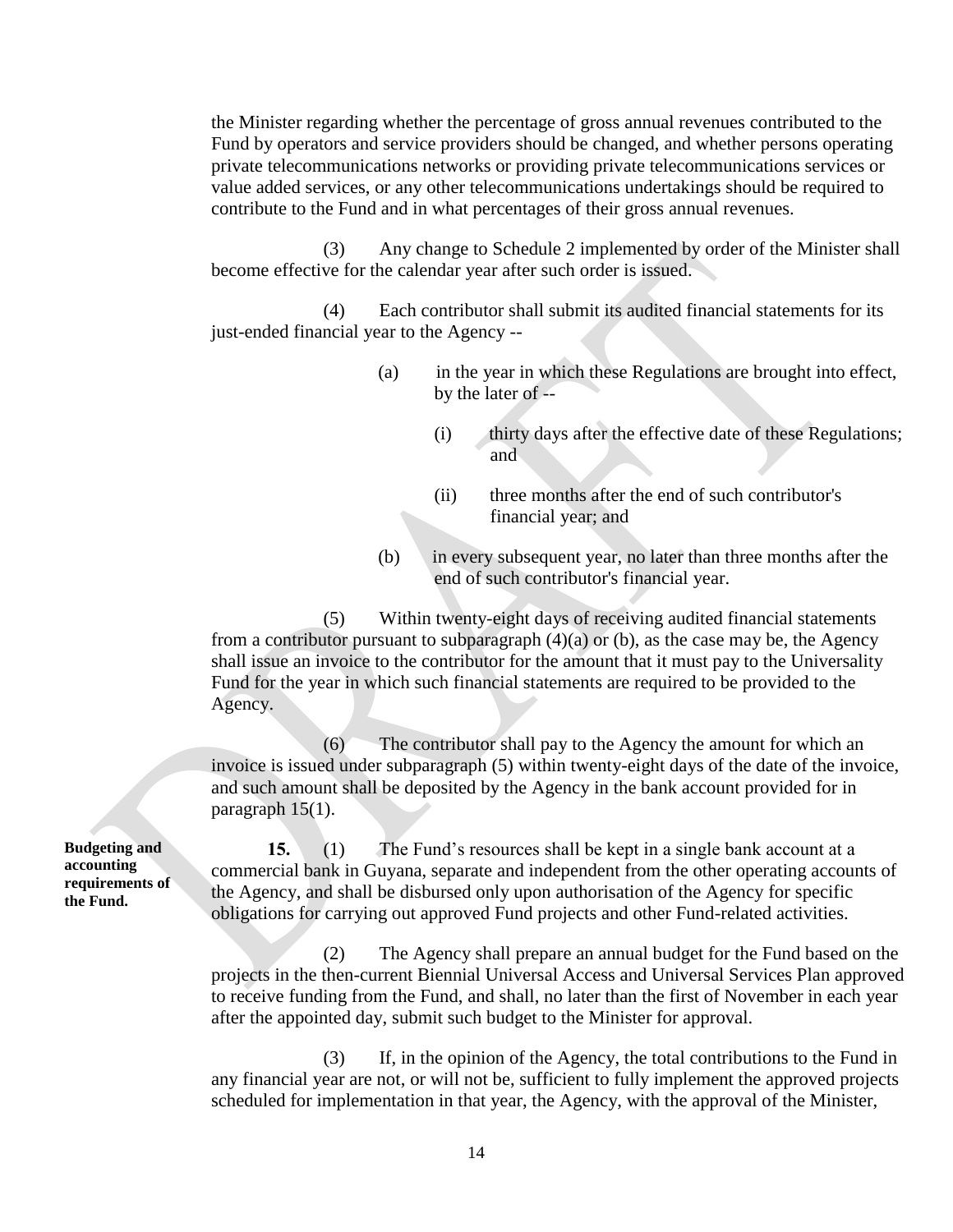may reschedule the implementation of such projects for the following financial year.

(4) If the total contributions to the Fund in any financial year exceed the cost of implementation of the projects approved to receive funding in that year, the Agency may, subject to the approval of the Minister, undertake any one or a combination of the following steps:

- (a) apply such excess towards the funding of projects scheduled for implementation in the Plan during the following financial year;
- (b) develop new universal access and universal services projects and recommend them to the Minister for inclusion in an amended Plan pursuant to paragraph 11(3);
- (c) expand the budget for the implementation of approved projects scheduled for implementation during the following financial year; and
- (d) on a non-discriminatory basis, temporarily suspend the obligations of contributors to contribute to the Fund until excess funds have been utilised.

(5) The Agency shall establish and maintain separate books and records, in accordance with international generally accepted accounting principles and international financial standards, for all projects and other authorised activities subsidised from the Fund and the costs related to operation and administration of the Fund.

(6) The accounts of the Fund shall, at the end of each financial year, be audited as required by law for government-administered resources or, if no such requirement exists, by an independent auditor appointed by the Agency with the approval of the Minister.

(7) The Agency shall publish its audited accounts on its website and make copies of such accounts available to the public upon the payment of the cost of duplication thereof upon payment by cheque or other immediately available funds.

**Procedure for awarding subsidies for projects.**

**16.** (1) Except as provided for in subparagraphs (6) and (7), subsidies for universal access and universal services projects included in an approved Biennial Universal Access and Universal Services Plan shall be awarded on the basis of a competitive selection process and shall be disbursed under a written contract to be concluded between the Agency and the winning bidder for the performance of the relevant project.

- (2) The procedure for a competitive selection process shall include --
	- (a) preparation of a tender document by the Agency, which shall include the rules and procedures for the tender and provide --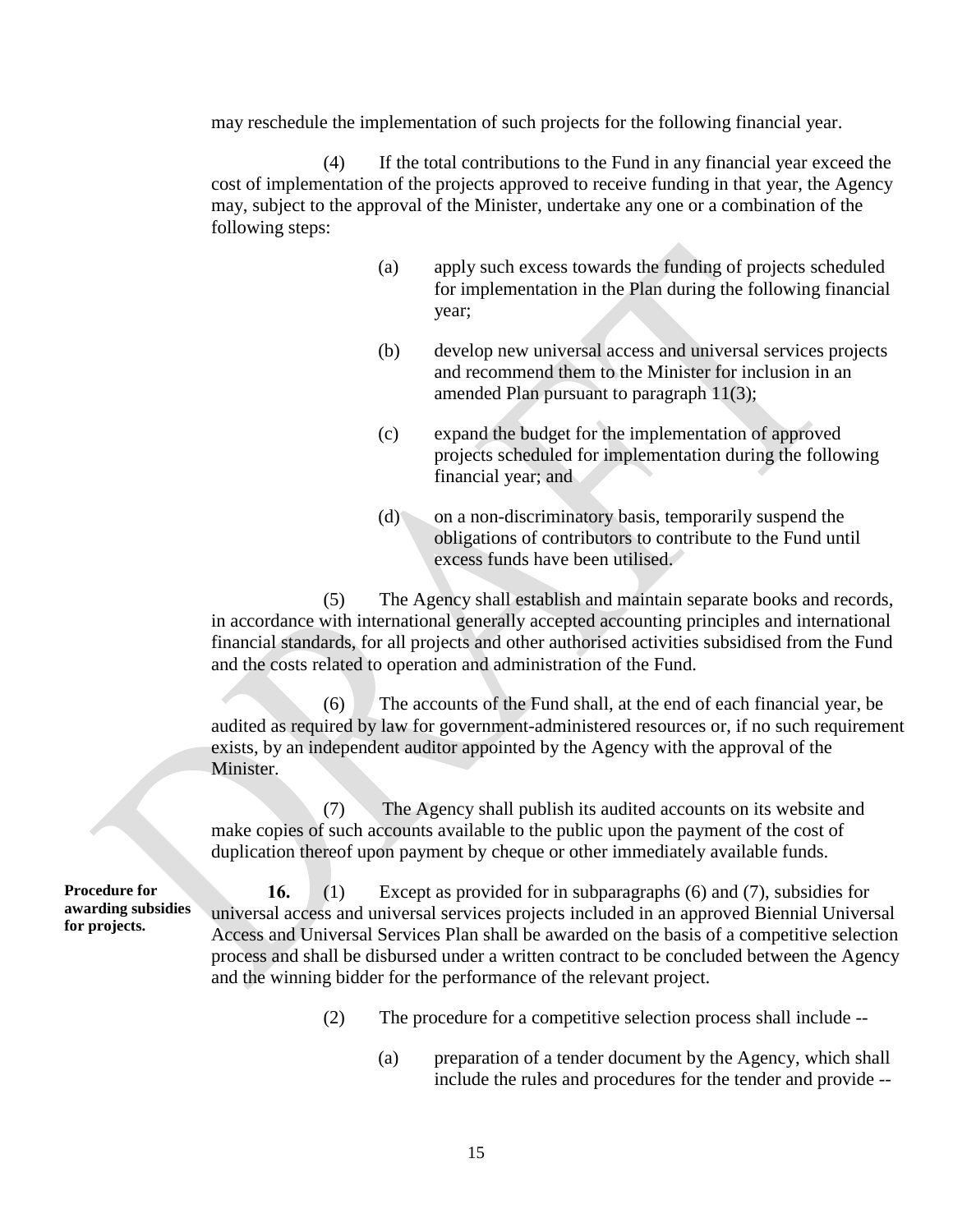- (i) a detailed description of the universal access or universal services project for which a subsidy is being offered;
- (ii) transparent evaluation criteria and, if applicable, associated weightings that will be used to select a winning bidder;
- (iii) the contractual terms and conditions that will govern the winning bidder's implementation of the project, including a schedule of performance by, and the disbursement of correlated payments to, the winning bidder and sanctions where the winning bidder fails to complete the project or otherwise perform the obligations of the contract;
- (iv) the procedure through which a bidder that does not already hold a licence or frequency authorisation necessary to perform the project shall apply for such licence or frequency authorisation, including any requirement that the winning bidder post a performance bond for completion and performance of the project, in accordance with subparagraph (5); and
- (v) any other matter that the Agency, after consultation with the Minister, shall deem necessary or appropriate to the transparent conduct of the competitive selection process.
- (b) publicly inviting eligible interested parties to submit competitive bids and to demonstrate that they have the technical, financial, and operational capability and experience necessary to perform the project;
- (c) if deemed appropriate by the Agency after consultation with the Minister, pre-selection of qualified bidders based on their technical, financial, and operational capability and experience in light of the requirements of the project;
- (d) the conduct of information sessions for, and responses to inquiries from, potential bidders, in a transparent and nondiscriminatory manner;
- (e) the public opening of bids received, in the manner specified in the tender document issued under subparagraph (a);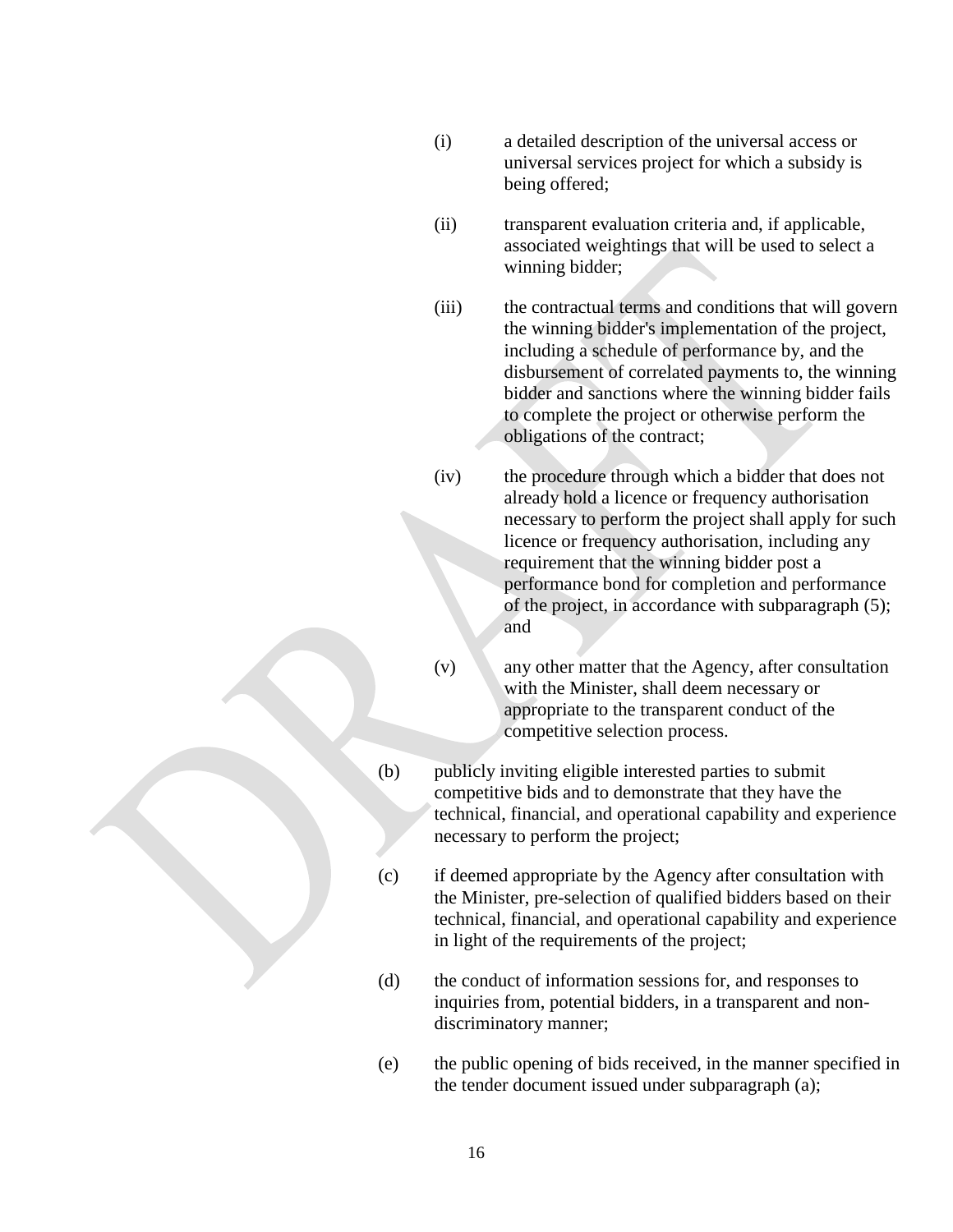- (f) a record, made at the time of opening of the bids, including the name of each bidder and any other information as may be specified in the tender document issued under subparagraph (a);
- (g) evaluation and, with the approval of the Minister, selection of the winning bidder, applying the selection criteria set forth in the tender document issued under subparagraph (a);
- (h) negotiation and execution of a contract with the winning bidder, within a reasonable time after its selection;
- (i) written notification to the unsuccessful bidders, including the results of the evaluation and selection process and the identity of the winning bidder; and
- (j) without prejudice to subparagraph (6), postponement or cancellation of the tender process if the Agency, after consultation with the Minister, concludes that none of the bids meets the requirements of the tender document issued under subparagraph (a).

(4) The Agency shall evaluate bids and, with the approval of the Minister, select the winning bidder eligible to receive funding from the Fund for the relevant project based upon the rules and procedures, selection criteria and other material parameters set forth in the tender document.

- (5) (a) The provisions of paragraph 4 of the Licensing and Frequency Authorisation (Telecommunications) Regulations shall apply *mutatis mutandis* to the submission and determination of the application by a winning bidder for any licence or frequency authorisation necessary to carry out a project subject to this paragraph and not previously granted to such winning bidder.
	- (b) The Minister may require that, as a condition for the issuance of a licence to a winning bidder, such winning bidder post a performance bond to secure the completion and performance of a project subject to this paragraph.

(6) If no bidder responds to the tender document issued by the Agency under this paragraph or if, in the opinion of the Agency after applying the relevant selection criteria, no bidder which did respond adequately meets such criteria, the Agency may, with the approval of the Minister, proceed to conclude the contract for the relevant project with an existing operator or service provider that has the technical, financial and operational capabilities and experience necessary, and whose existing infrastructure would require the least build-out, to carry out the project.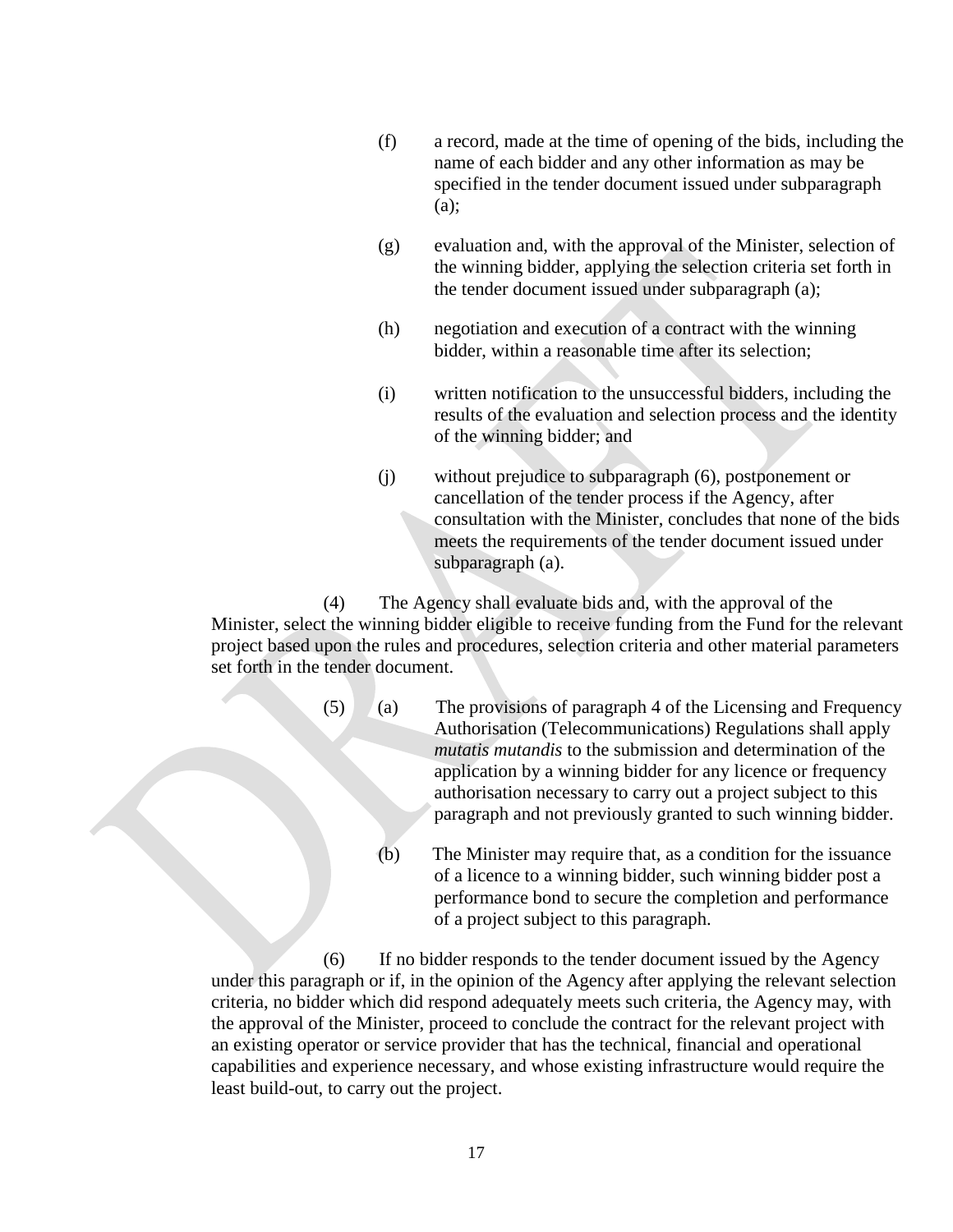- (7) (a) The Agency, with the approval of the Minister, may provide funding from the Universality Fund for the performance, in whole or in part, of designated mandatory universal access and universal services obligations of operators and service providers pursuant to paragraphs  $5(1)(a)$  and (b), and for the purposes provided for in the *proviso* to paragraph 12, without the need for any competitive selection process and in an amount to be determined by the Minister.
	- (b) Any funding under subparagraph (a) shall be provided under a contract for the performance of the relevant obligation and the utilisation of such funding, to be executed by the Agency, with the approval of the Minister, and the operator or service provider to which the funding is to be provided.

**17.** (1) Funding from the Universality Fund shall be disbursed under the contracts between the Agency and the operators and service providers awarded such contracts under paragraph 16 as progress payments, against proof satisfactory to the Agency that the operator or service provider has completed specifically-defined stages of the performance and completion of the project.

(2) The Agency shall be responsible for monitoring and ensuring the performance of each contract under which subsidies are disbursed from the Fund, in accordance with these Regulations and the terms and conditions of the contract.

(3) In addition to any fines and penalties provided for in the Act and these Regulations and notwithstanding any performance bond provided pursuant to paragraph 16(5)(b), an operator or service provider which fails to perform and complete a contract under which funding has been disbursed from the Fund shall be liable to compensate the Agency in the amount of such funds, any legal costs incurred by the Agency in monitoring and enforcing the contract, and any other damages provided for in the contract.

(4) Every operator and service provider that has been authorised or required to perform a project or to carry out any other activities under funding from the Fund shall publish annually, on its website and in at least one edition of a newspaper of national circulation in Guyana --

- (a) a written report detailing its obligations, and the performance of such obligations, under such funding; and
- (b) the contact information for an official designated by the Agency to the relevant operator or service provider, who may be contacted by any person desiring to provide information or lodge complaints regarding the operator's or service provider's performance of its obligations under such funding.

**Disbursement and use of funding.**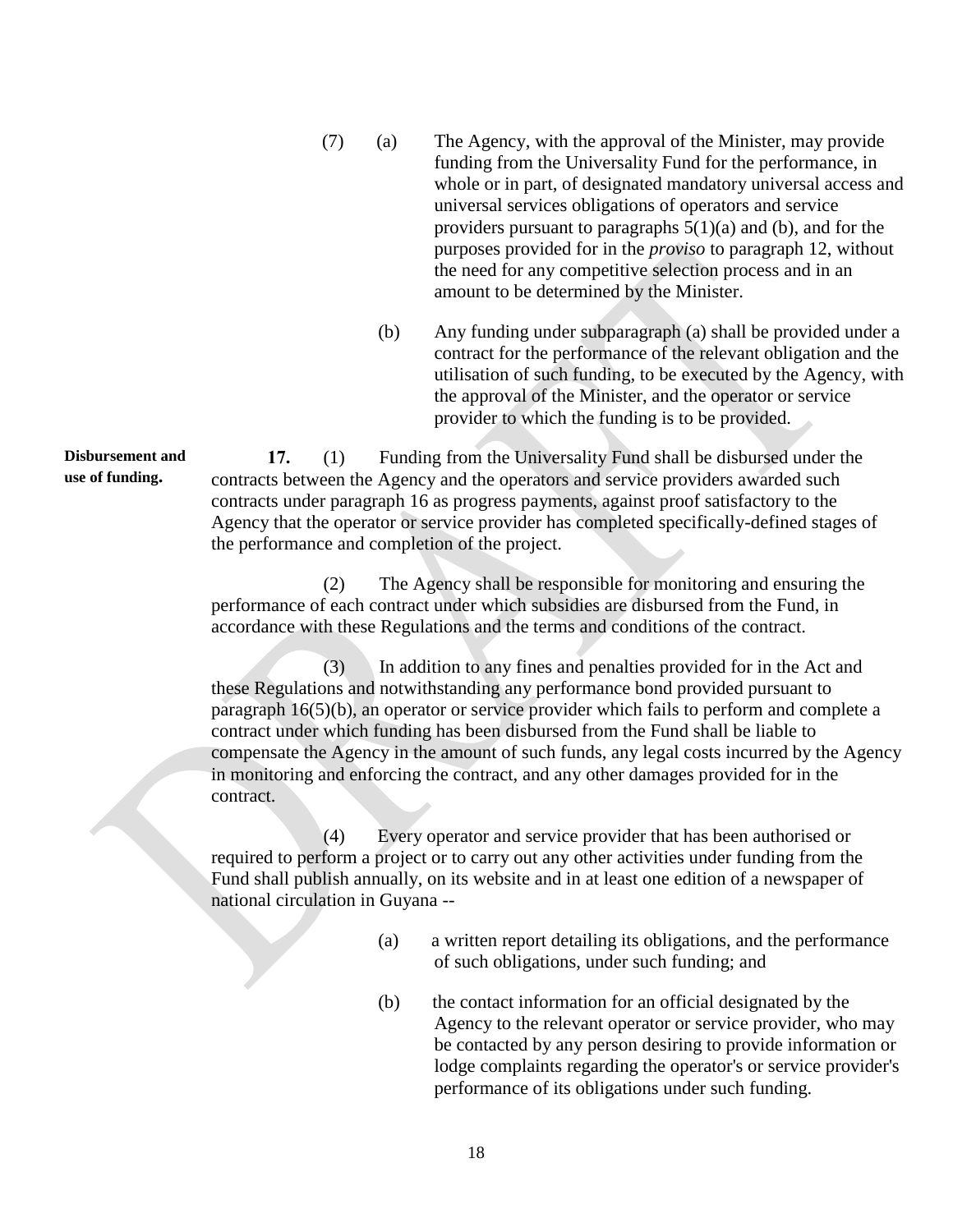# **PART VI**

## **OFFENCES, PENALTIES AND OTHER ENFORCEMENT MEASURES**

| Penalty and other<br>consequences of<br>failure to perform                                  | An operator or service provider which has failed to perform a contract<br>18.<br>concluded under paragraph 16 in any material respect -- |     |                                                                                                                                                                                                                                                                                                                                                                                                                                                                                                                            |  |  |  |
|---------------------------------------------------------------------------------------------|------------------------------------------------------------------------------------------------------------------------------------------|-----|----------------------------------------------------------------------------------------------------------------------------------------------------------------------------------------------------------------------------------------------------------------------------------------------------------------------------------------------------------------------------------------------------------------------------------------------------------------------------------------------------------------------------|--|--|--|
| a contract<br>supported by the<br>Fund.                                                     |                                                                                                                                          | (a) | shall be deemed to be in breach of the contract, and the Agency may<br>seek such redress as may be available to it under these Regulations<br>and the terms and conditions of the contract;                                                                                                                                                                                                                                                                                                                                |  |  |  |
|                                                                                             |                                                                                                                                          | (b) | shall be liable for a penalty imposed by the Agency in the amount of<br>not less than ten million dollars and not more than twenty million<br>dollars; and                                                                                                                                                                                                                                                                                                                                                                 |  |  |  |
|                                                                                             |                                                                                                                                          | (c) | shall be guilty of an offence and liable on summary conviction to a<br>fine of not less than ten million dollars and not more than twenty<br>million dollars.                                                                                                                                                                                                                                                                                                                                                              |  |  |  |
| Penalty and other<br>consequences of<br>failure to comply<br>with mandatory<br>obligations. | 19.<br>$5(1)(b) -$                                                                                                                       |     | An operator or service provider which has failed to perform, in any material<br>respect, any mandatory universal access or universal service obligation designated pursuant<br>to paragraph $5(1)(a)$ or any such obligation included in its licence pursuant to paragraph                                                                                                                                                                                                                                                 |  |  |  |
|                                                                                             |                                                                                                                                          | (a) | shall be deemed to be in breach of its licence, and the Minister may,<br>after consultation with the Agency, exercise his powers to suspend or<br>terminate the licence pursuant to section 34;                                                                                                                                                                                                                                                                                                                            |  |  |  |
|                                                                                             |                                                                                                                                          | (b) | shall be liable for a penalty imposed by the Agency in the amount of<br>not less than ten million dollars and not more than twenty million<br>dollars; and                                                                                                                                                                                                                                                                                                                                                                 |  |  |  |
|                                                                                             |                                                                                                                                          | (c) | shall be guilty of an offence and liable on summary conviction to a<br>fine of not less than ten million dollars and not more than twenty<br>million dollars.                                                                                                                                                                                                                                                                                                                                                              |  |  |  |
| <b>Penalty for failure</b><br>to submit audited<br>financial<br>statements.                 | 20.<br>dollars.                                                                                                                          |     | A contributor who fails to submit its audited financial statements to the<br>Agency as required by paragraph 14(4) shall be guilty of an offence and liable on summary<br>conviction to a fine of not less than two million dollars and not more than three million                                                                                                                                                                                                                                                        |  |  |  |
| <b>Penalty for</b><br>furnishing false<br>information.                                      | 21.                                                                                                                                      |     | Any person who submits any information to the Agency that is false or<br>misleading in any material respect, in connection with a competitive selection process under<br>paragraph 16 or in any other context under these Regulations, a contract concluded under<br>paragraph 16, or any other obligations regarding universal access or universal services, shall<br>be guilty of an offence and liable on summary conviction to a fine of not less than two<br>million dollars and not more than three million dollars. |  |  |  |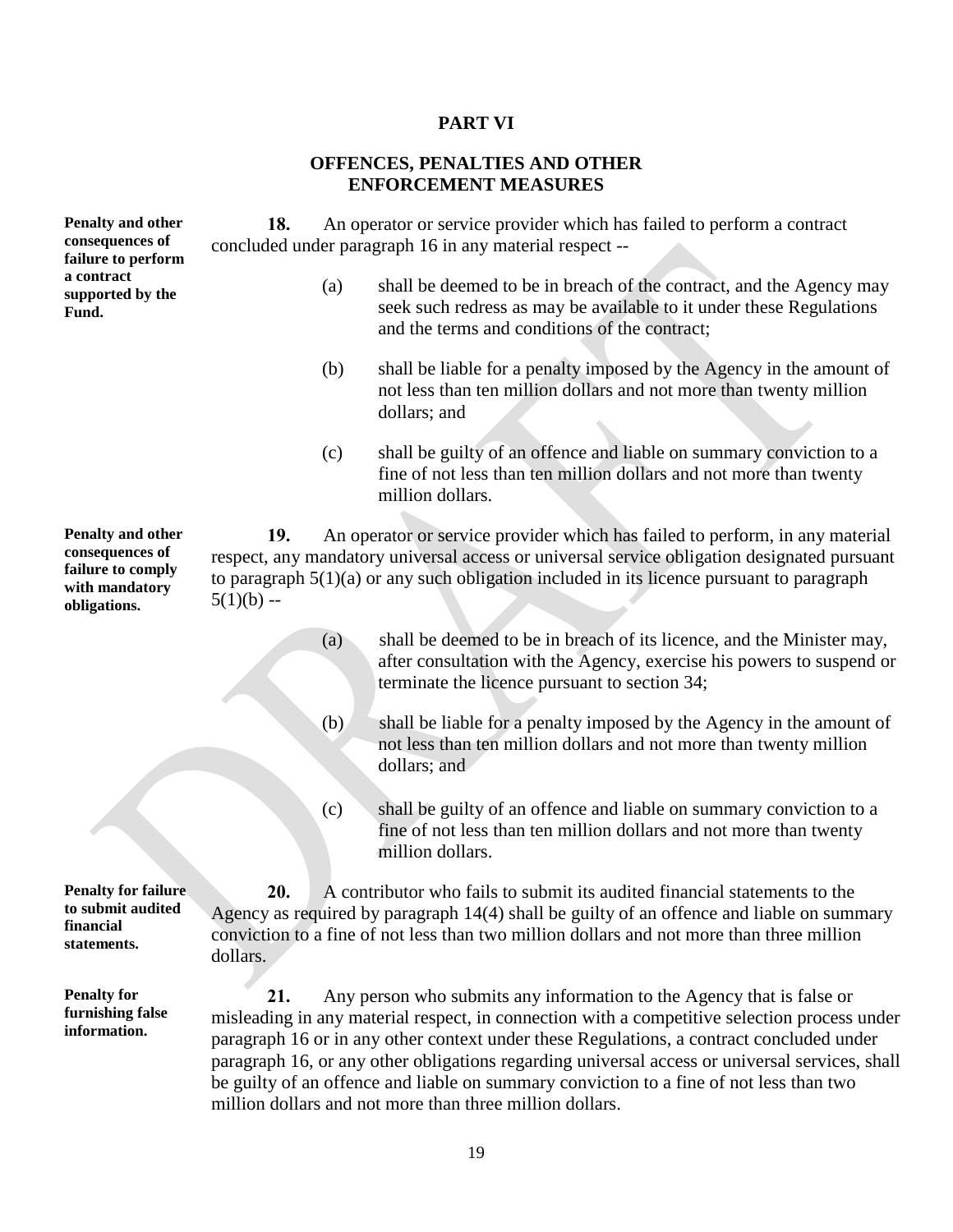| General penalty.                          | Every person who contravenes or fails to comply with any of the provisions<br>22.<br>of these Regulations, but for which a penalty is not specified herein, commits an offence and<br>shall be liable on summary conviction to a fine of at least one million dollars and not more<br>than two million dollars.                                                      |
|-------------------------------------------|----------------------------------------------------------------------------------------------------------------------------------------------------------------------------------------------------------------------------------------------------------------------------------------------------------------------------------------------------------------------|
| Continuing<br>offences.                   | For the purposes of these Regulations, where an offence continues after there<br>23.<br>has been a conviction, it shall be deemed to be a separate and distinct offence committed<br>each day on which the offence continues and shall be punishable by a fine of at least five<br>hundred thousand dollars and not more than one million dollars for each such day. |
| <b>Power to institute</b><br>proceedings. | Without prejudice to the Minister's powers to institute legal proceedings<br>24.<br>under the Act and these Regulations, the Agency shall be empowered to institute legal                                                                                                                                                                                            |

Made this \_\_\_\_\_ day of \_\_\_\_\_\_\_\_\_\_\_\_\_, 2016.

proceedings under any provision of this Part.

**Minister of Public Telecommunications**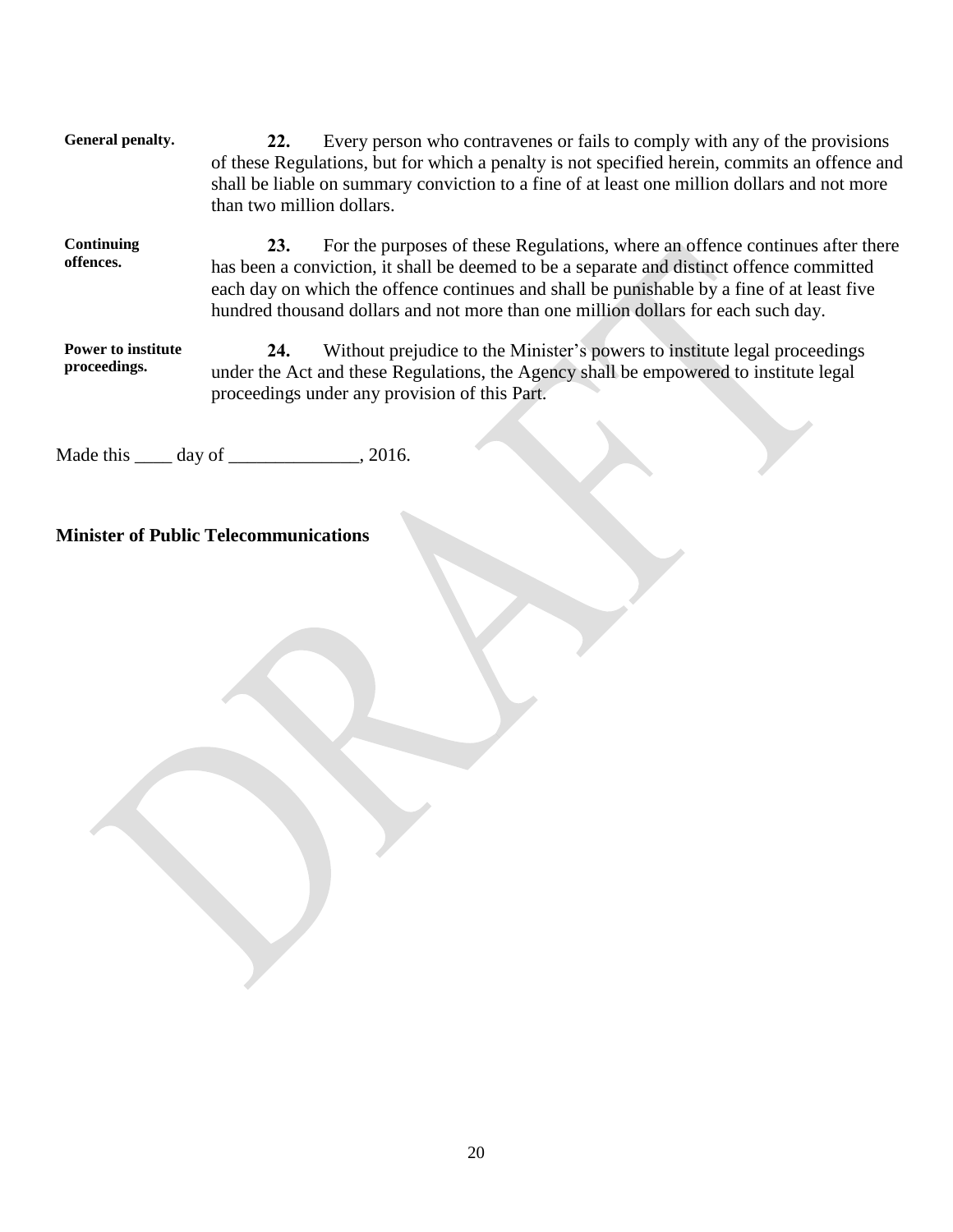### **SCHEDULE 1**

### **PUBLIC TELECOMMUNICATIONS NETWORKS AND PUBLIC TELECOMMUNICATIONS SERVICES TO WHICH THE REQUIREMENTS OF UNIVERSAL ACCESS AND UNIVERSAL SERVICES SHALL APPLY**

The obligations of universal access and universal services shall apply to the following public telecommunications networks and public telecommunications services:

- 1. Universal access to a high quality public telephone service, including, as may be further provided for in the regulations, a free telephone directory for consumers of such services, a free telephone directory at each pay telephone or other public access point, and operator directory assistance**.**
- 2. Twenty-four hour free access to emergency telecommunications services;
- 3. As the Minister may specify, special arrangements for persons who are blind or otherwise differently-abled.